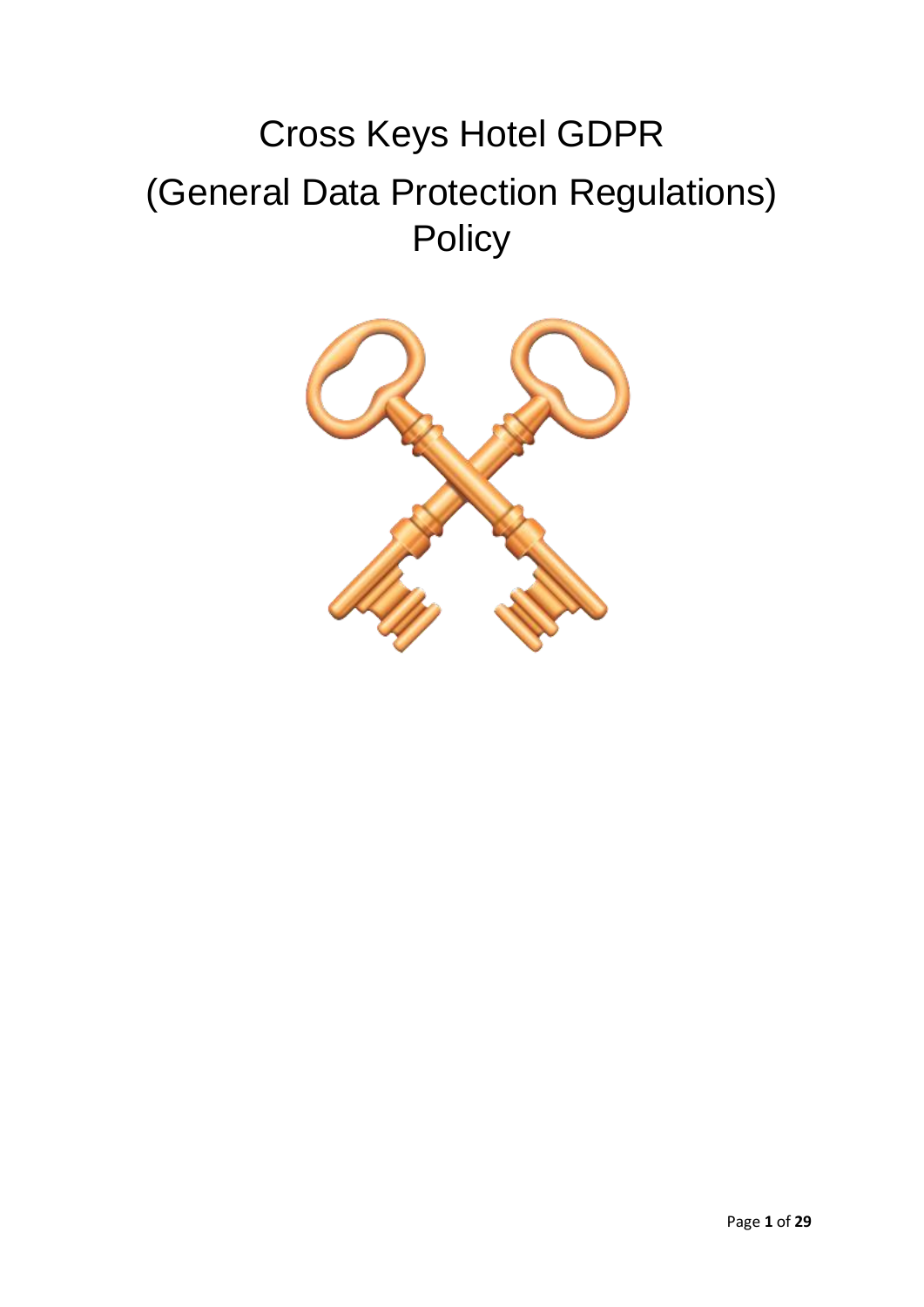#### Author: David Leaning

Dated: 08 APR 18

#### Revision Table

| Authorship of GDPR Policy (this document) | 06 APR 18 | Ver $0.1$ |
|-------------------------------------------|-----------|-----------|
| Proof read and minor corrections          | 07 APR 18 | Ver $0.2$ |
| Final version approved                    | 08 APR 18 | Ver 1.0   |
| Minor amendment to S.3.12 CCTV            | 08 NOV 21 | Ver 1.0.1 |

This Policy Document remains the Intellectual Property of the Cross Keys Hotel. This Policy document has been prepared for the exclusive use and benefit of the addressee(s) and solely for the purpose for which it is provided. Unless the Cross Keys Management provide express prior written consent, no part of this report should be reproduced, distributed or communicated to any third party. We do not accept any liability if this report is used for an alternative purpose from which it is intended, nor to any third party in respect of this report.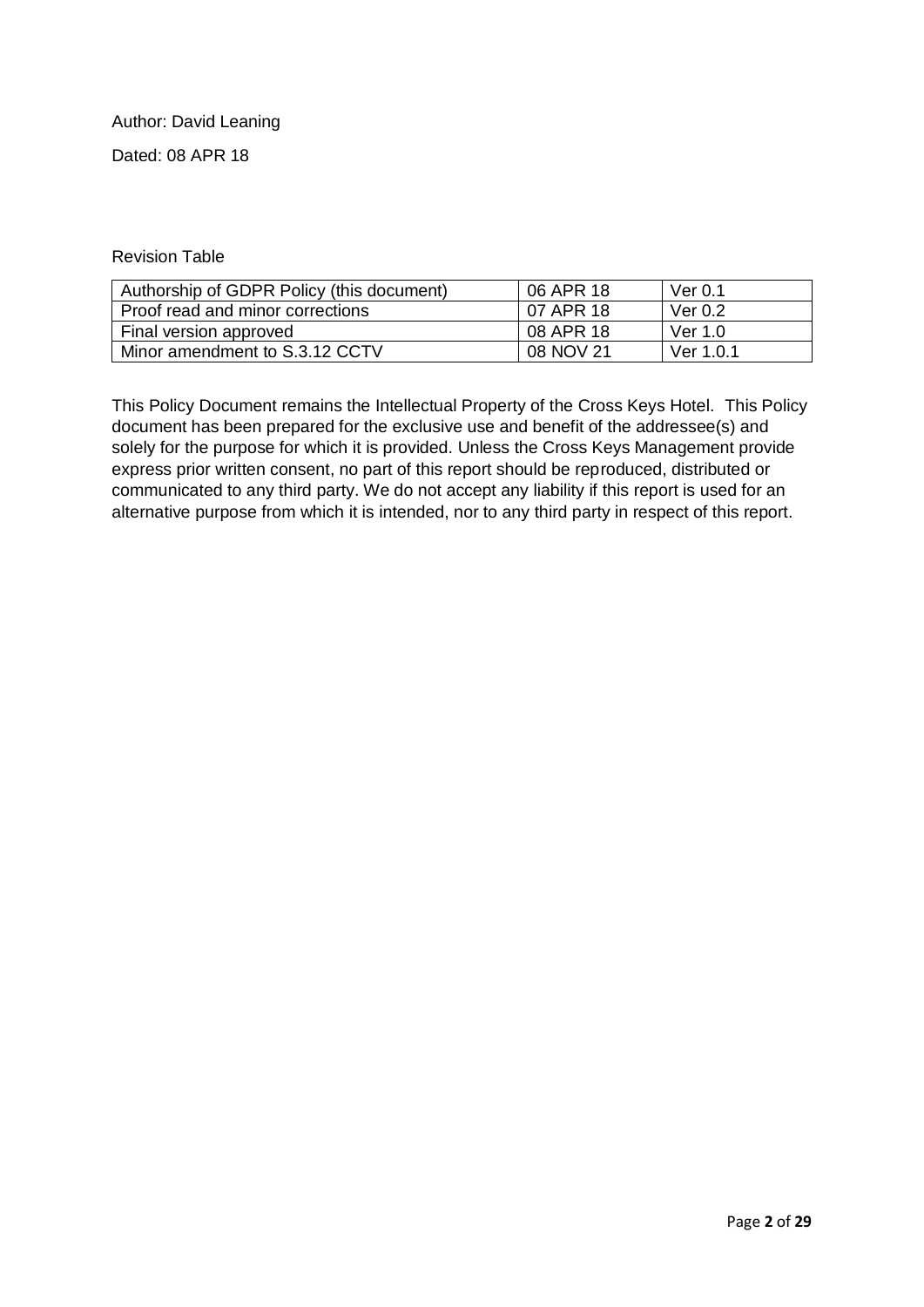# Contents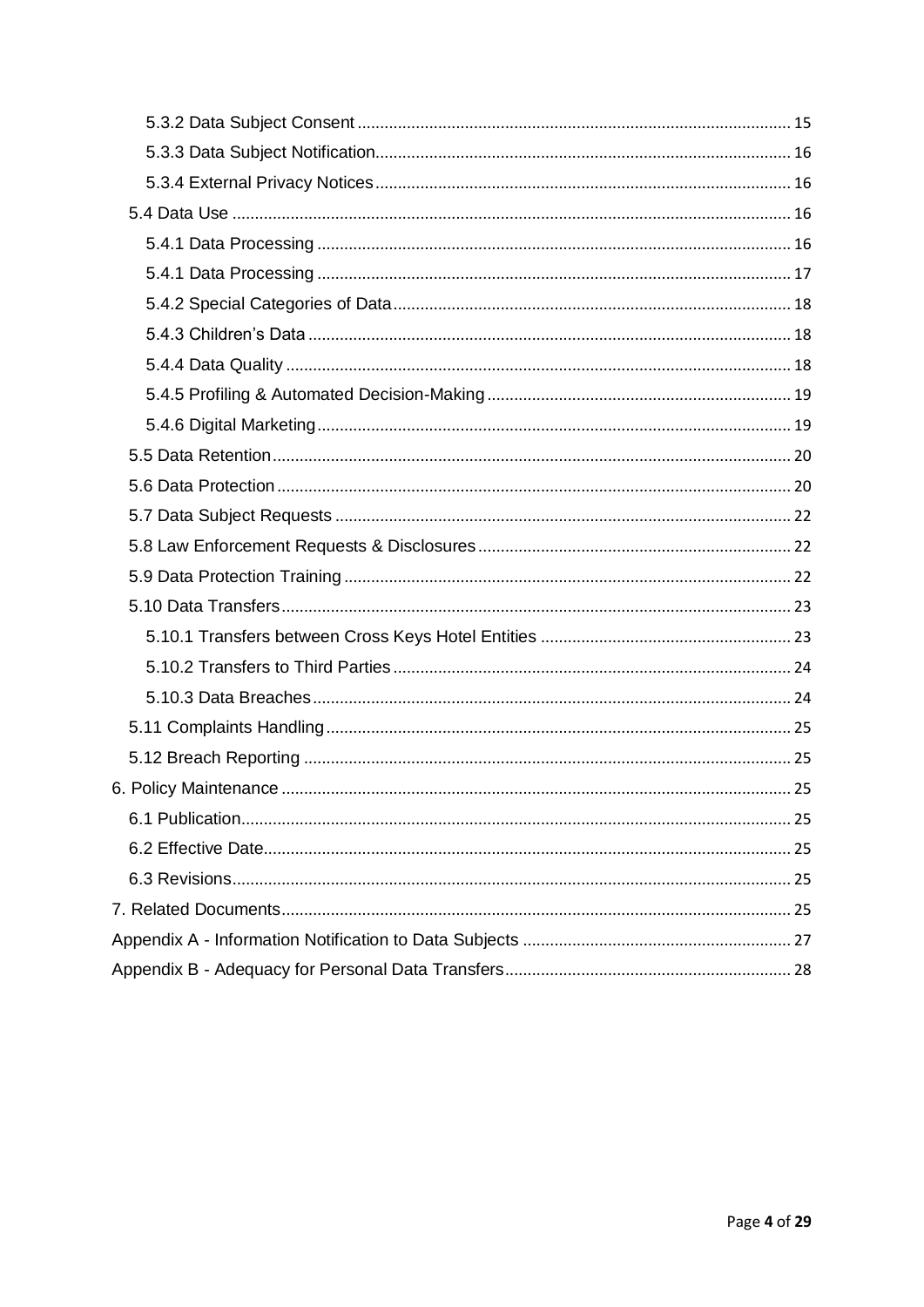# <span id="page-4-0"></span>1. Introduction

The Cross Keys Hotel, 12-16 Market Hill, Chatteris, Cambridgeshire PE16 6BA ("Cross Keys Hotel") is committed to conducting its business in accordance with all applicable Data Protection laws and regulations and in line with the highest standards of ethical conduct.

This policy sets forth the expected behaviours of Cross Keys Hotel Employees and Third Parties in relation to; the collection, use, retention, transfer, disclosure and destruction of any Personal Data belonging to a Cross Keys Hotel Contact (i.e. the Data Subject).

Personal Data is any information (including opinions and intentions) which relates to an identified or Identifiable Natural Person. Personal Data is subject to certain legal safeguards and other regulations, which impose restrictions on how organisations may process Personal Data.

An organisation that handles Personal Data and makes decisions about its use is known as a Data Controller. Cross Keys Hotel, as a Data Controller, is responsible for ensuring compliance with the Data Protection requirements outlined in this policy. Non-compliance may expose Cross Keys Hotel to complaints, regulatory action, fines and/or reputational damage.

Cross Keys Hotel's leadership is fully committed to ensuring continued and effective implementation of this policy, and expects all Cross Keys Hotel Employees and Third Parties to share in this commitment. Any breach of this policy will be taken seriously and may result in disciplinary action or business sanction.

This policy has been approved by Cross Keys Hotel's Proprietor, David Leaning.

# <span id="page-4-1"></span>2. Scope

This policy applies to all Cross Keys Hotel Entities where a Data Subject's Personal Data is processed:

• In the context of the business activities of the Cross Keys Hotel Entity.

• For the provision or offer of goods or services to individuals (including those provided or offered free-of-charge) by a Cross Keys Hotel Entity.

• To actively monitor the behaviour of individuals.

• Monitoring the behaviour of individuals includes using data processing techniques such as persistent web browser cookies or dynamic IP address tracking to profile an individual with a view to:

- Taking a decision about them.
- Analysing or predicting their personal preferences, behaviours and attitudes.

This policy applies to all Processing of Personal Data in electronic form (including electronic mail and documents created with word processing software) or where it is held in manual files that are structured in a way that allows ready access to information about individuals.

This policy has been designed to establish a worldwide baseline standard for the Processing and protection of Personal Data by all Cross Keys Hotel Entities. Where national law imposes a requirement which is stricter than imposed by this policy, the requirements in national law must be followed. Furthermore, where national law imposes a requirement that is not addressed in this policy, the relevant national law must be adhered to. The Cross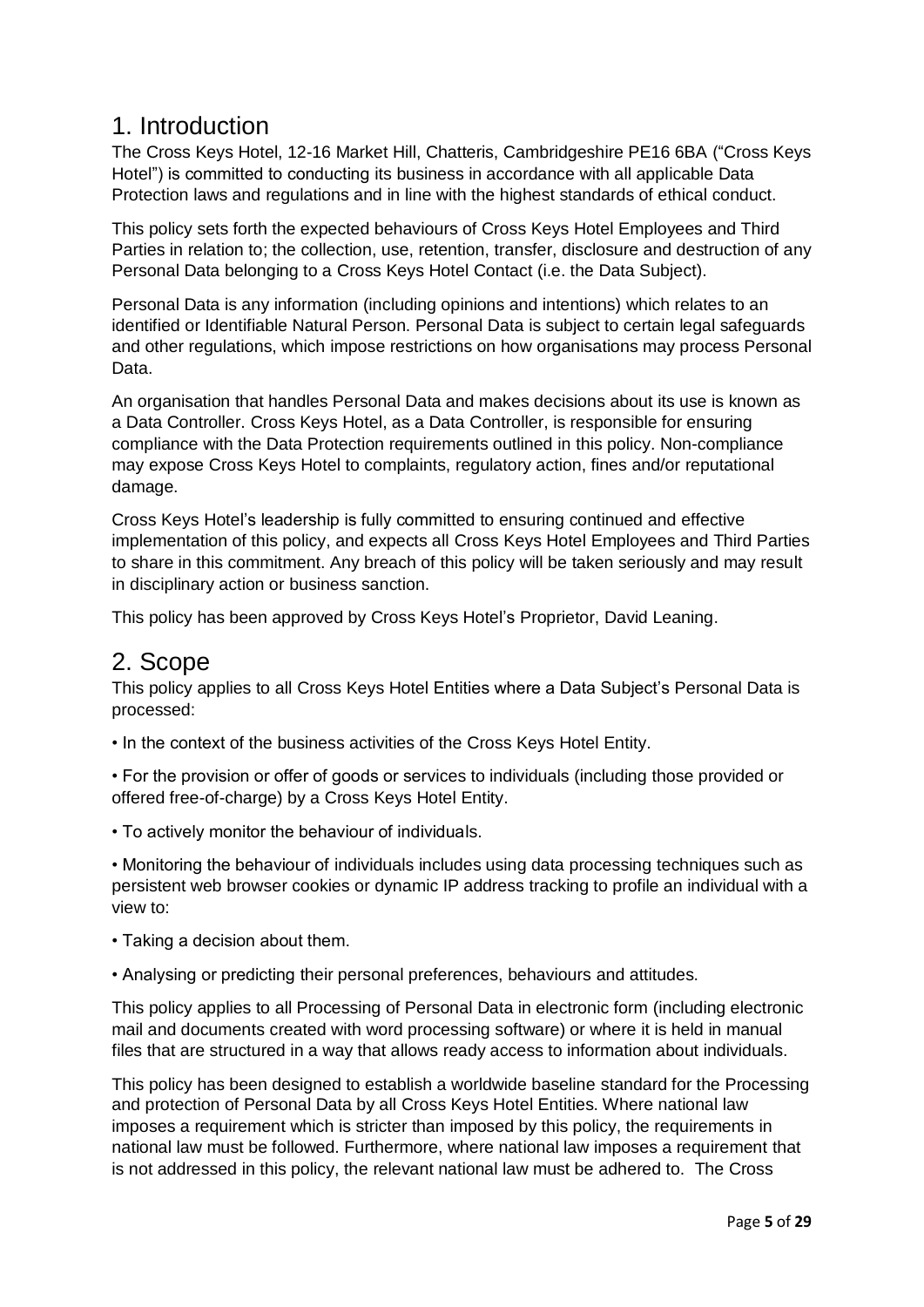Keys Hotel also addresses GDPR (General Data Protection Regulations) which harmonises the present 27 disparate Data Processing Laws spanning the present EU.

If there are conflicting requirements in this policy and UK law or GDPR, please consult with Cross Keys Hotel Management for guidance.

The protection of Personal Data belonging to Cross Keys Hotel Employees is not within the scope of this policy. It is covered in the Cross Keys Hotel 'Data Protection for Employee Data' policy.

# <span id="page-5-0"></span>3. Cross Keys Hotel General Data Policy Statement

The Cross Keys is required to process relevant personal data regarding members of staff, residents and customers as part of its operation and shall take all reasonable steps to do so in accordance with this Policy.

The Cross Keys Hotel recognises The General Data Protection Regulation (GDPR) (Regulation (EU) 2016/679) adopted 27 April 2016, the two-year transition period and the application date of 25 May 2018 and is actively working towards compliance with that directive. All Staff shall so far as is reasonably practicable comply with the Data Protection Principles (the Principles) contained in the Data Protection Act to ensure all data is:

Fairly and lawfully processed Processed for a lawful purpose Adequate, relevant and not excessive Accurate and up to date Not kept for longer than necessary Processed in accordance with the data subject's rights • Secure Not transferred to other countries without adequate protection

# <span id="page-5-1"></span>3.1 Personal Data

Personal data covers both facts and opinions about an individual where that data identifies an individual. For example, it includes information necessary for employment such as the member of staff's name and address and details for payment of salary or a pupil's attendance record and exam results. Personal data may also include sensitive personal data as defined in the Act.

#### <span id="page-5-2"></span>3.2 Processing of Personal Data

Consent may be required for the processing of personal data unless processing is necessary for the performance of the contract of employment. Any information which falls under the definition of personal data and is not otherwise exempt, will remain confidential and will only be disclosed to third parties with appropriate consent.

#### <span id="page-5-3"></span>3.3 Sensitive Personal Data

The Hotel may, from time to time, be required to process sensitive personal data. Sensitive personal data includes data relating to financial card details, names, vehicle registration details and any special dietary requirements et al.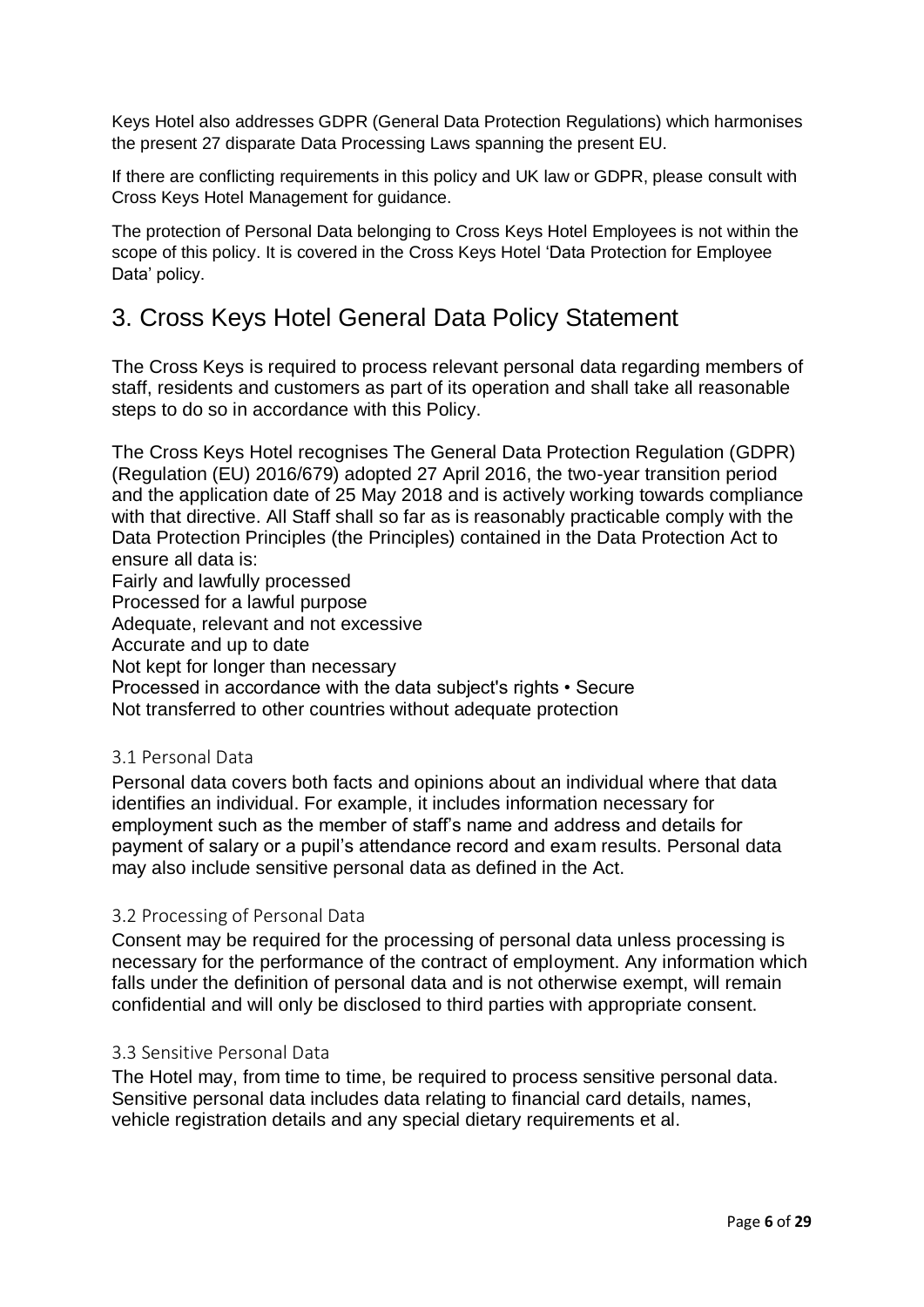### <span id="page-6-0"></span>3.4 Rights of Access to Information

Data subjects have the right of access to information held by the Hotel, subject to the provisions of the Data Protection Act 1998 and the General Data Protection Regulations (GDPR).

#### <span id="page-6-1"></span>3.5 Exemptions

Certain data is exempted from the provisions of the Data Protection Act which includes the following:

National security and the prevention or detection of crime The assessment of any tax or duty

Where the processing is necessary to exercise a right or obligation conferred or imposed by law upon the Hotel, including Safeguarding and prevention of terrorism and radicalisation.

The above are examples only of some of the exemptions under the Act. Any further information on exemptions should be sought direct from the hotel owners.

#### <span id="page-6-2"></span>3.6 Accuracy

The Cross Keys Hotel will endeavour to ensure that all personal data held in relation to all data subjects is accurate. Data subjects must notify the data processor of any changes to information held about them. Data subjects have the right in some circumstances to request that inaccurate information about them is erased. This does not apply in all cases, for example, where records of mistakes or corrections are kept, or records which must be kept in the interests of all parties to which they apply.

#### <span id="page-6-3"></span>3.7 Enforcement

If an individual believes that the Cross Keys Hotel has not complied with this Policy or acted otherwise than in accordance with the Data Protection Act, the individual(s) should utilise the Hotel Grievance Procedure and should also notify the DPC.

#### <span id="page-6-4"></span>3.8 Data Security

The Hotel will take appropriate technical and organisational steps to ensure the security of personal data. All staff will be made aware of this policy and their duties under the Act.

The Cross Keys Hotel and therefore all staff and owners are required to respect the personal data and privacy of others and must ensure that appropriate protection and security measures are taken against unlawful or unauthorised processing of personal data, and against the accidental loss of, or damage to all personal data.

An appropriate level of data security must be deployed for the type of data and the data processing being performed. In most cases, personal data must be stored in appropriate systems and be encrypted when transported offsite. Other personal data may be for publication or limited publication within the Hotel, therefore having a lower requirement for data security.

Attention is also drawn to the existence of the Information and Computing Technology (ICT) Policy, which provides more specific information on digital data protection within the ICT policy.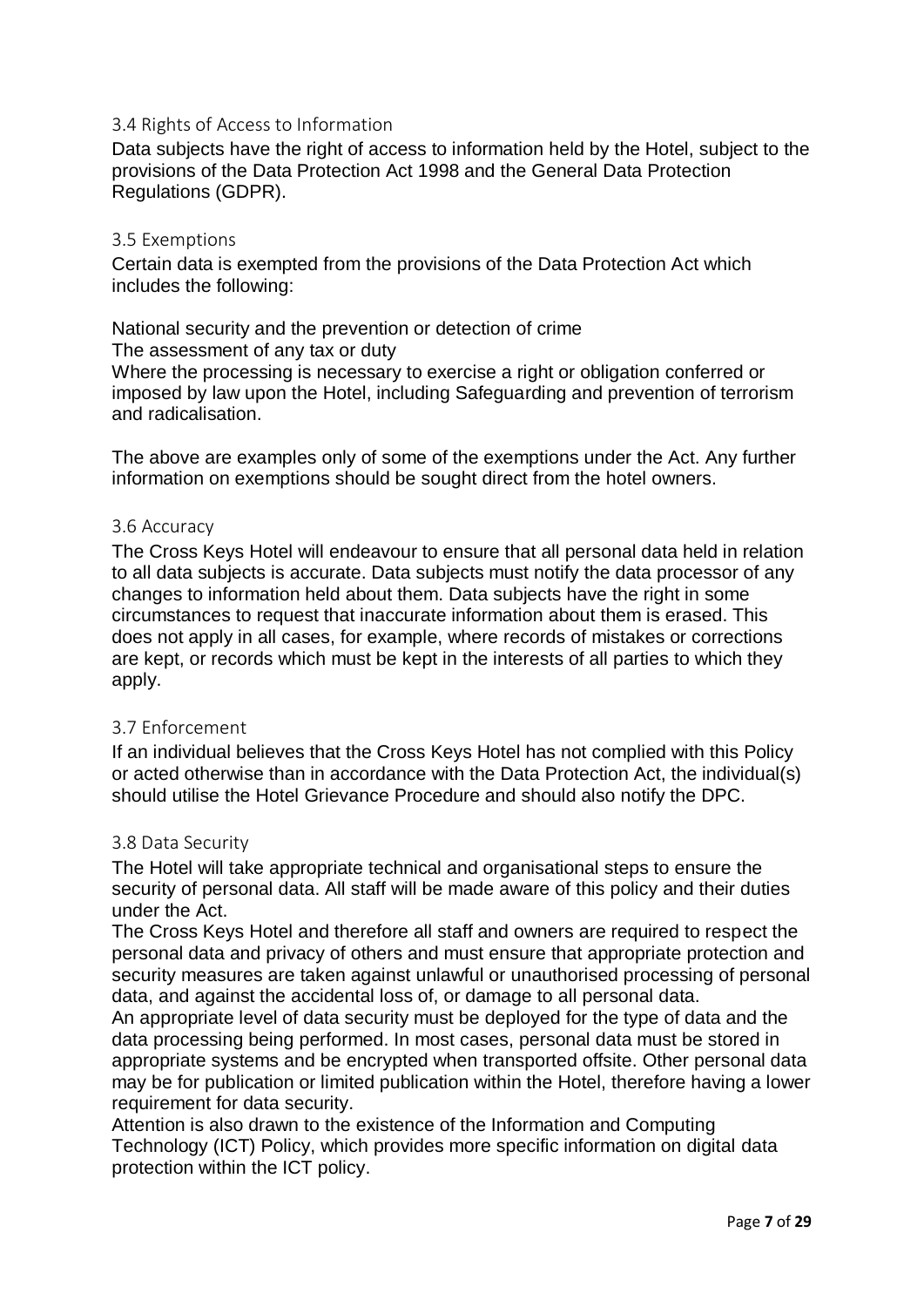### <span id="page-7-0"></span>3.9 External Processors

The Hotel must ensure that data processed by external processors, for example, service providers, Cloud services including storage, web sites etc. are compliant with this policy and the relevant legislation.

### <span id="page-7-1"></span>3.10 Secure Destruction

When data held in accordance with this policy is destroyed, it must be destroyed securely in accordance with best practice at the time of destruction.

### <span id="page-7-2"></span>3.11 Retention of Data

The Hotel may retain data for differing periods of time for different purposes as required by statute or best practices, individual departments incorporate these retention times into the processes and manuals. Other statutory obligations, legal processes and enquiries may also necessitate the retention of certain data. The Hotel may store some data such as registers, photographs, exam results, achievements, books and works etc. indefinitely in its archive.

#### <span id="page-7-3"></span>3.12 CCTV

The Hotel owns and operates a CCTV network for the purposes of crime prevention and detection, and Safeguarding as of September 2018. Where a data subject can be identified, images must be processed as personal data.

#### <span id="page-7-4"></span>3.13 GDPR Principles

The Cross Keys Hotel recognises the following GDPR Principles within its Data Protection Policy:

Staff training (GDPR Principle 7) Breach reporting (GDPR Articles 33 and 34) Record keeping (GDPR Article 30) Subject access requests (GDPR Article 15) Security and auditing (GDPR Article 30) Data subject access (GDPR Articles 15, 16, 17, 18, 19 and 20) Secure document storage (GDPR Article 35) Policy distribution (GDPR Article 30)

#### <span id="page-7-5"></span>3.14 The Cross Keys Hotel GDPR Internal Network

The GDPR requires that businesses not only comply with a wide range of conditions but also that once compliant, a business is able to provide evidence and demonstrate a continuing compliance. The Network has been designed by David Leaning, the Proprietor of the Cross Keys Hotel.

#### <span id="page-7-6"></span>3.15 Secure working environment

Compliance normally involves a number of people working together, often remotely and with contributions from persons, external to an organisation. The Network provides an extremely secure, internet based environment. It contains a secure room booking system, document and calendar sharing together with a wide range of other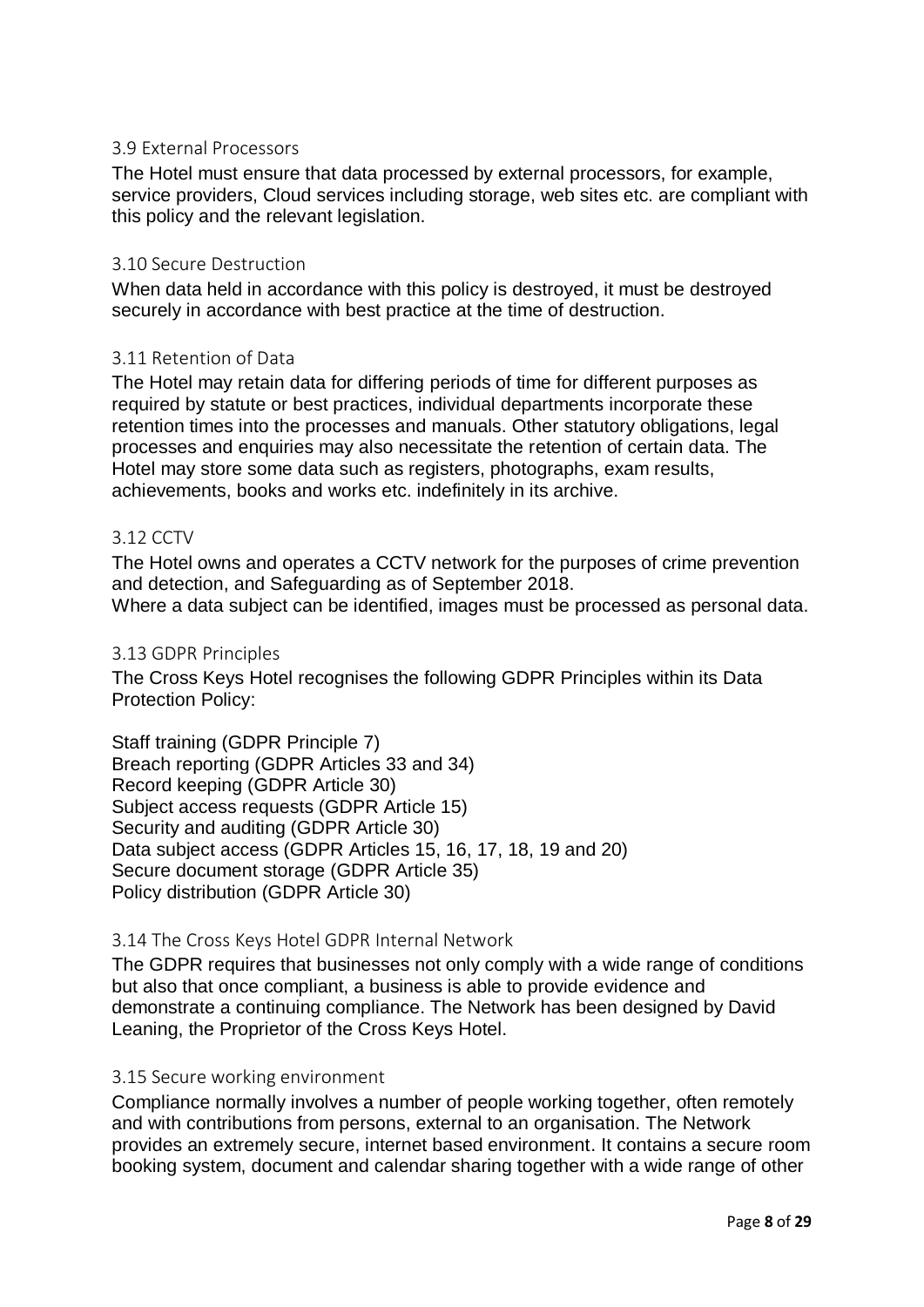features. Workflows can provide alerts when documents are changed or uploaded and create document information flows. Security can be set to include dual validation for users, which requires the use of both a secure password and a text sent to a previously specified mobile phone, to gain access.

# <span id="page-8-0"></span>3.16 Training module (GDPR Principle 7)

A comprehensive training facility that provides online learning, multiple choice testing and a certification option, together with the ability to record and report on usage. Staff training in data protection, both initial and ongoing, is a key component in demonstrating compliance with the GDPR.

# <span id="page-8-1"></span>3.17 Policy acknowledgement (GDPR Article 30)

Another key aspect of compliance, being able to record and document both the distribution and acknowledgement of policies. When a staff member logs in to the Network, the policy acknowledgement facility blocks any Network use, until they have accessed the specified policy. Reporting can detail the dates and times of access etc. together with users that have or haven't accessed the required policies. This reporting provides excellent and required evidence for compliance. It is also possible to use this facility for awareness campaigns.

# <span id="page-8-2"></span>3.18 Secure document library (GDPR Article 35)

Data Protection Impact Assessments (DPIAs), Privacy Notices, policies, training and other manuals can be stored on the Network, in a permissions based system.

# <span id="page-8-3"></span>3.19 Subject Access Requests (SARs) (GDPR Article 15)

A digital form can be published on the Network to permit the organized collection of SARs from clients/customers. Further, any SARs that are received in any other way, can be logged into this section. The response time to a SAR is subject to specific time limits and warnings etc. can be configured in this section.

# <span id="page-8-4"></span>3.20 Breach reporting (GDPR Articles 33 and 34)

A breach reporting system is absolutely essential for compliance. Date and time stamping is built into the system, providing excellent evidence of compliance, from the reporting of a breach, together with actions undertaken in relation to that breach.

# <span id="page-8-5"></span>3.21 Auditing and record keeping (GDPR Article 30)

Workflows or digital forms can be used to provide evidence of audits and data processing activities.

# <span id="page-8-6"></span>3.22 Data Subject Access (GDPR Articles 15, 16, 17, 18, 19 and 20)

One of the biggest problem areas for organisations is to fulfil the 'right' of a data subject (client/customer) to have access to their Personal Identifiable Information (PII), the key and fundamental component of the GDPR. Access must be provided, together with a facility to erase, amend, transfer or stop the processing of a data subject's PII, when it is the subject of a SAR.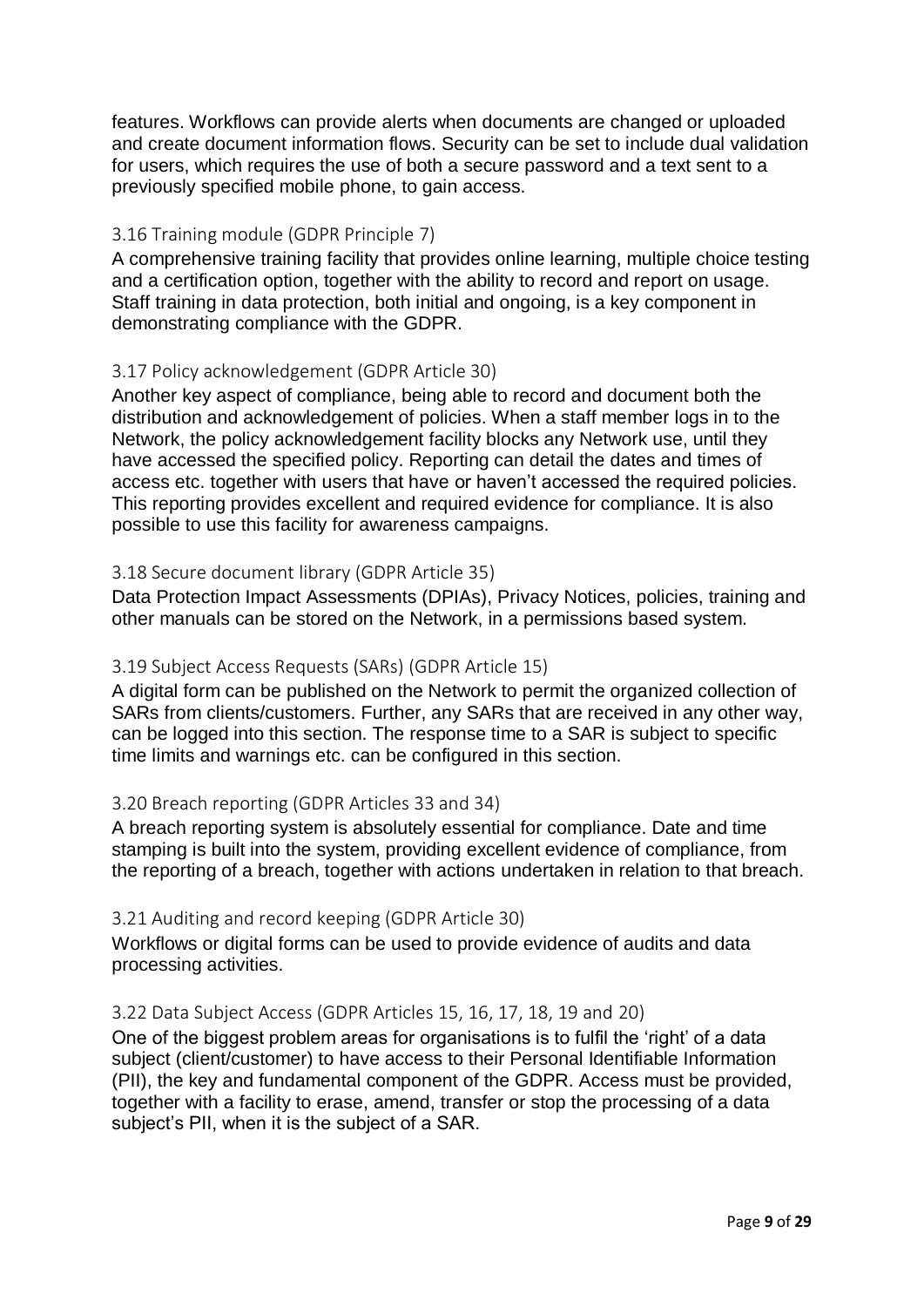Depending upon an organisation, the amount of PII data that they hold and the nature of their processing of that data, this facility can be either extremely simple or very complex. Many organisations have multiple databases, where PII information may be duplicated. In a simple scenario, where there is little processing of PIIs, few SARs being received and only one database containing the information, then it is possible to import/export the specific data into the Network, when a SAR is received. The data subject would then be provided with a username/secure password to access their data, on the Network, where they will have the facility to amend, delete, stop processing or download a csv file copy of the data, as they require. The system would advise of any changes that they have made, which would then be replicated on to the database. A workflow system would control this, to manage, document and evidence the process.

For future-proofing within the expansion plans of the Cross Keys Hotel, a more complex environment, database(s) would be fed, live into the Network, or uploaded at fixed intervals, to provide an automated access solution to satisfy SAR requests. The feed would work both ways so that once a data subject amended their details, any such change could be replicated back to the main database(s). Obviously, this is a complex solution, which would be determined by the Cross Keys Hotel individual requirements and their existing IT systems and platforms.

# <span id="page-9-0"></span>4. Definitions

EmployeeAn individual who works part-time or full-time for Cross Keys Hotel under a contract of employment, whether oral or written, express or implied, and has recognised rights and duties. Includes temporary employees and independent contractors.

#### Third Party

An external organisation with which Cross Keys Hotel conducts business and is also authorised to, under the direct authority of Cross Keys Hotel, Process the Personal Data of Cross Keys Hotel Contacts.

#### Personal Data

Any information (including opinions and intentions) which relates to an identified or Identifiable Natural Person.

#### **Contact**

Any past, current or prospective Cross Keys Hotel customer.

#### Identifiable Natural Person

Anyone who can be identified, directly or indirectly, in particular by reference to an identifier such as a name, an identification number, location data, an online identifier, or one or more factors specific to the physical, physiological, genetic, mental, economic, cultural or social identity of that natural person.

#### Data Controller

A natural or legal person, Public Authority, Agency or other body which, alone or jointly with others, determines the purposes and means of the Processing of Personal Data.

Cross Keys Hotel Entity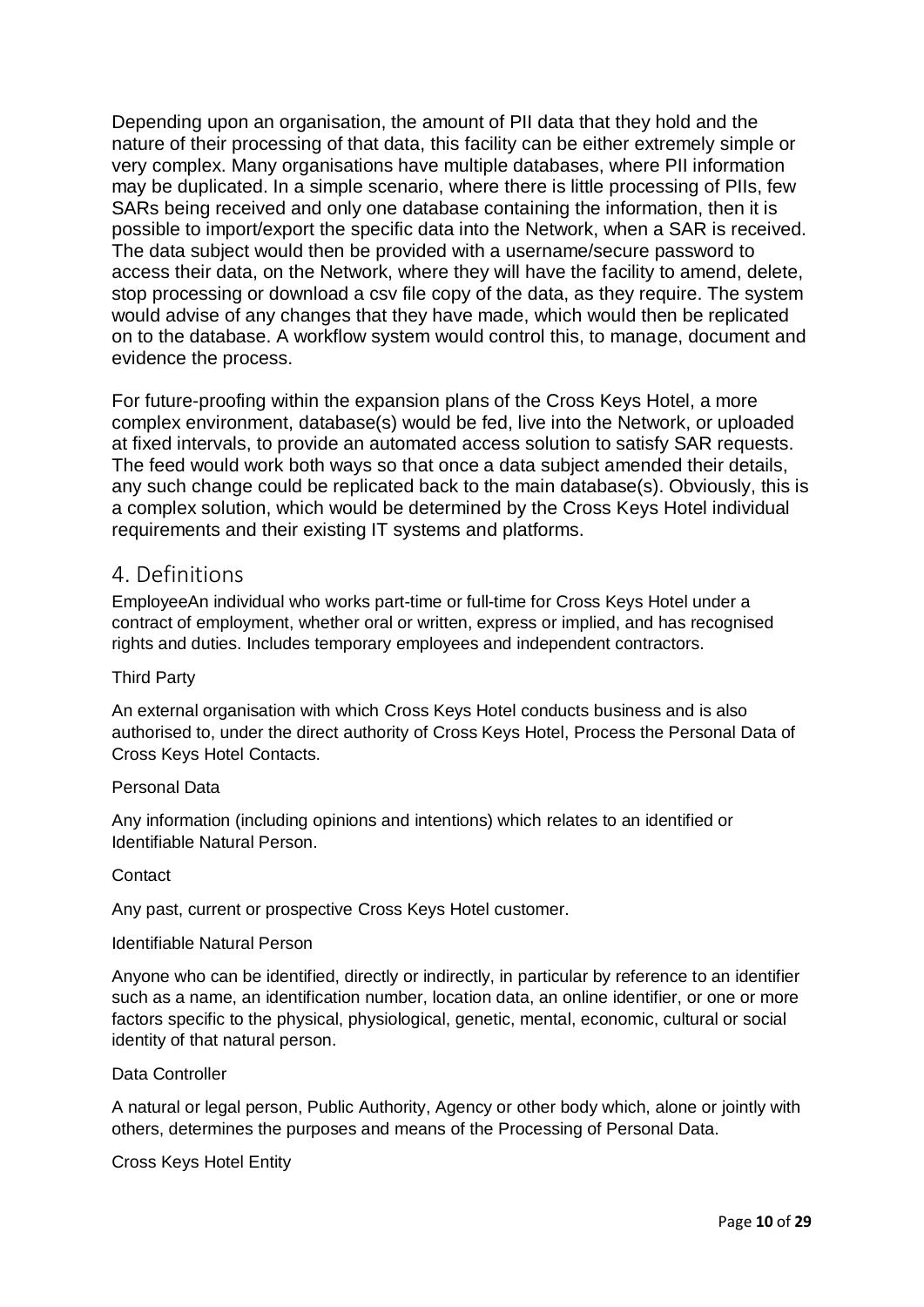A Cross Keys Hotel establishment, including subsidiaries and joint ventures over which Cross Keys Hotel exercise management control.

#### Data Subject

The identified or Identifiable Natural Person to which the data refers.

Process, Processed, Processing

Any operation or set of operations performed on Personal Data or on sets of Personal Data, whether or not by automated means. Operations performed may include collection, recording, organisation, structuring, storage, adaptation or alteration, retrieval, consultation, use, disclosure by transmission, dissemination or otherwise making available, alignment or combination, restriction, erasure or destruction.

#### Data Protection

The process of safeguarding Personal Data from unauthorised or unlawful disclosure, access, alteration, Processing, transfer or destruction.

#### Data Protection Authority

An independent Public Authority responsible for monitoring the application of the relevant Data Protection regulation set forth in national law.

#### Data Processors

A natural or legal person, Public Authority, Agency or other body which Processes Personal Data on behalf of a Data Controller.

#### Consent

Any freely given, specific, informed and unambiguous indication of the Data Subject's wishes by which he or she, by a statement or by a clear affirmative action, signifies agreement to the Processing of Personal Data relating to him or her.

Special Categories of Data Personal

Data pertaining to or revealing racial or ethnic origin, political opinions, religious or philosophical beliefs, trade-union membership; data concerning health or sex life and sexual orientation; genetic data or biometric data.

#### Third Country

Any country not recognised as having an adequate level of legal protection for the rights and freedoms of Data Subjects in relation to the Processing of Personal Data.

#### Profiling

Any form of automated processing of Personal Data where Personal Data is used to evaluate specific or general characteristics relating to an Identifiable Natural

#### Person

In particular to analyse or predict certain aspects concerning that natural person's performance at work, economic situations, health, personal preferences, interests, reliability, behaviour, location or movement.

Binding Corporate Rules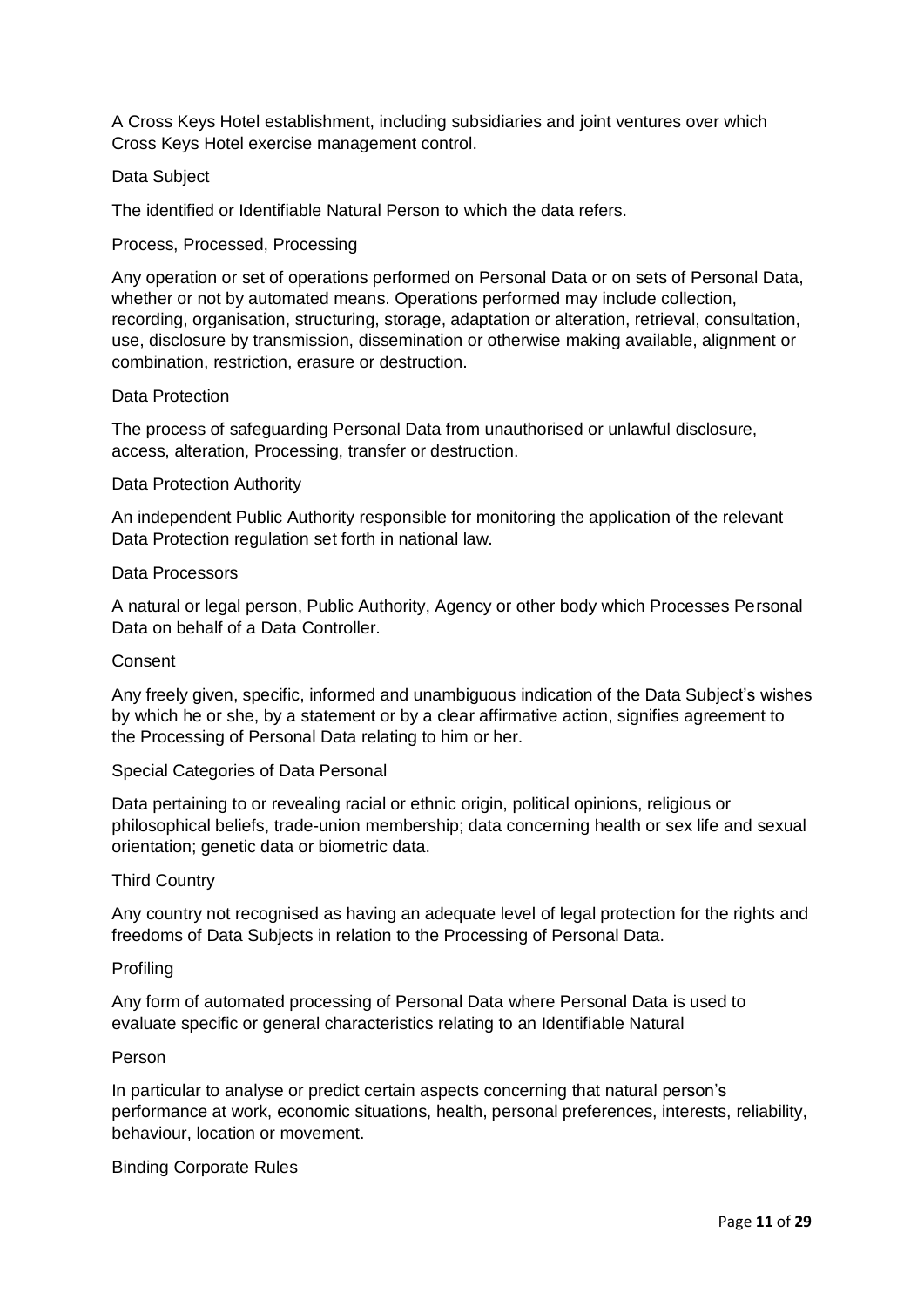The Personal Data protection policies used for the transfer of Personal Data to one or more Third Countries within a group of undertakings, or group of enterprises engaged in a joint economic activity.

#### Personal Data Breach

A breach of security leading to the accidental or unlawful destruction, loss, alteration, unauthorised disclosure of, or access to, Personal Data transmitted, stored or otherwise processed.

#### **Encryption**

The process of converting information or data into code, to prevent unauthorised access.

#### Pseudonymisation

Data amended in such a way that no individuals can be identified from the data (whether directly or indirectly) without a "key" that allows the data to be re-identified.

#### Anonymisation

Data amended in such a way that no individuals can be identified from the data (whether directly or indirectly) by any means or by any person.

# <span id="page-11-0"></span>5. Policy

#### <span id="page-11-1"></span>5.1 Governance

#### <span id="page-11-2"></span>5.1.1 Cross Keys Hotel Management

To demonstrate our commitment to Data Protection, and to enhance the effectiveness of our compliance efforts, the Cross Keys Hotel has established a separate management role. The role operates with independence and is staffed by suitability skilled individuals granted all necessary authority. The role of Data Protection has the following duties, which includes:

• Informing and advising Cross Keys Hotel and its Employees who carry out processing pursuant to Data Protection regulations, national law or Union based Data Protection provisions;

• Ensuring the alignment of this policy with Data Protection regulations, national law or Union based Data Protection provisions;

• Providing guidance with regards to carrying out Data Protection Impact Assessments (DPIAs);

• Acting as a point of contact for and cooperating with Data Protection Authorities (DPAs);

• Determining the need for notifications to one or more DPAs as a result of Cross Keys Hotel's current or intended Personal Data processing activities;

• Making and keeping current notifications to one or more DPAs as a result of Cross Keys Hotel's current or intended Personal Data processing activities;

• The establishment and operation of a system providing prompt and appropriate responses to Data Subject requests;

• Informing Employees and Third Parties of Cross Keys Hotel of any potential corporate, civil and criminal penalties which may be levied against Cross Keys Hotel and/or its Employees for violation of applicable Data Protection laws.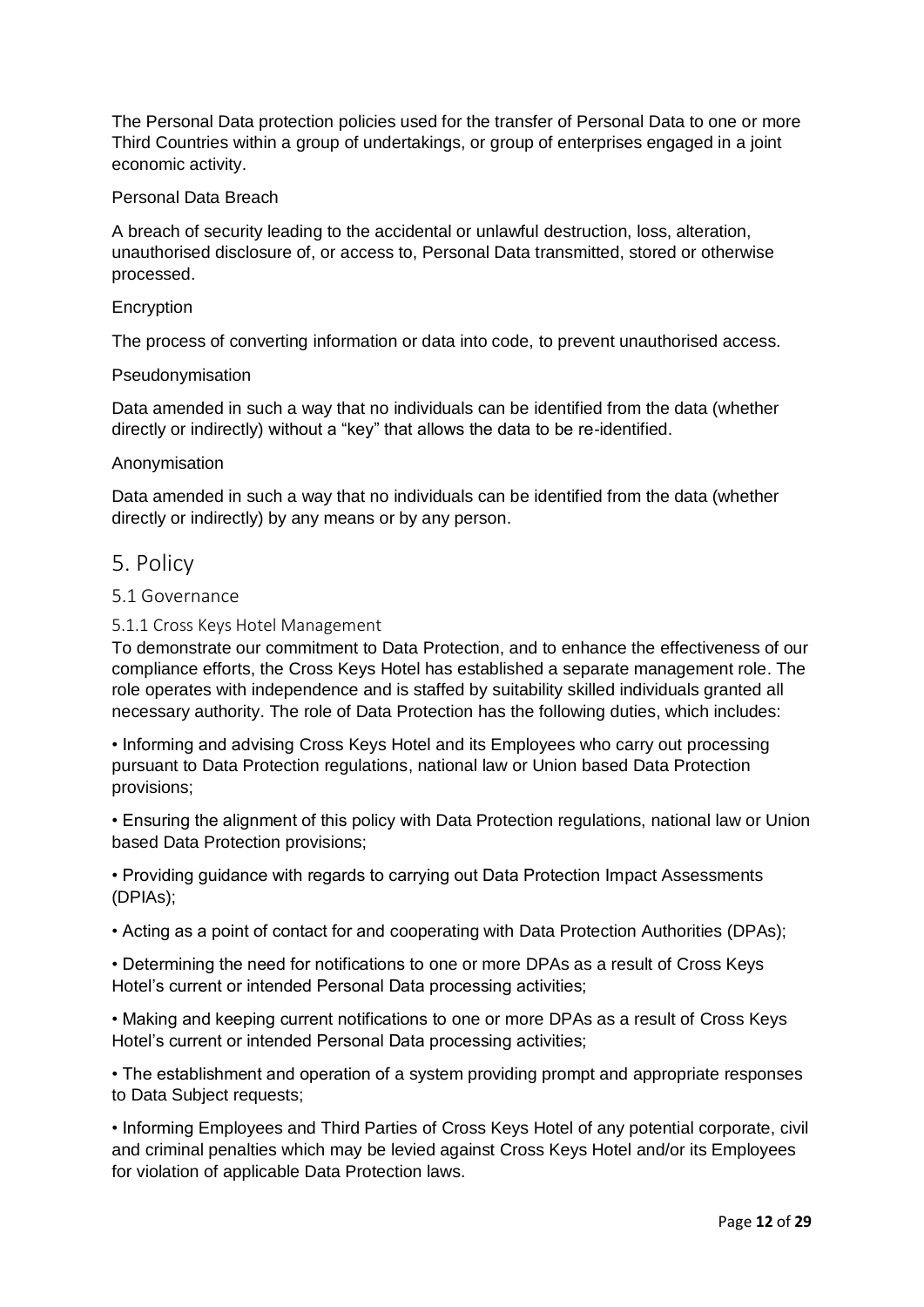• Ensuring establishment of procedures and standard contractual provisions for obtaining compliance with this Policy by any Third Party who:

- provides Personal Data to a Cross Keys Hotel Entity
- receives Personal Data from a Cross Keys Hotel Entity
- has access to Personal Data collected or processed by a Cross Keys Hotel Entity.

#### <span id="page-12-0"></span>5.1.2 Policy Dissemination & Enforcement

The management team of each Cross Keys Hotel Entity must ensure that all Cross Keys Hotel Employees responsible for the Processing of Personal Data are aware of and comply with the contents of this policy.

In addition, each Cross Keys Hotel Entity will make sure all Third Parties engaged to Process Personal Data on their behalf (i.e. their Data

Processors) are aware of and comply with the contents of this policy.

Assurance of such compliance must be obtained from all Third Parties, whether companies or individuals, prior to granting them access to Personal Data controlled by the Cross Keys Hotel.

#### <span id="page-12-1"></span>5.1.3 Data Protection by Design

To ensure that all Data Protection requirements are identified and addressed when designing new systems or processes and/or when reviewing or expanding existing systems or processes, each of them must go through an approval process before continuing.

Each Cross Keys Hotel Entity must ensure that a Data Protection Impact Assessment (DPIA) is conducted, in cooperation with the Cross Keys Hotel Management, for all new and/or revised systems or processes for which it has responsibility. The subsequent findings of the DPIA must then be submitted to the Chief Risk Officer for review and approval. Where applicable, the Information Technology (IT) function of the Cross Keys, as part of its IT system and application design review process, will cooperate with the Cross Keys Hotel Management to assess the impact of any new technology uses on the security of Personal Data.

#### <span id="page-12-2"></span>5.1.4 Compliance Monitoring

To confirm that an adequate level of compliance that is being achieved by all Cross Keys Hotel Entities in relation to this policy, the Cross Keys Hotel Management will carry out an annual Data Protection compliance audit for all such Entities. Each audit will, as a minimum, assess:

- Compliance with Policy in relation to the protection of Personal Data, including:
- The assignment of responsibilities.
- Raising awareness.
- Training of Employees.
- The effectiveness of Data Protection related operational practices, including:
- Data Subject rights.
- Personal Data transfers.
- Personal Data incident management.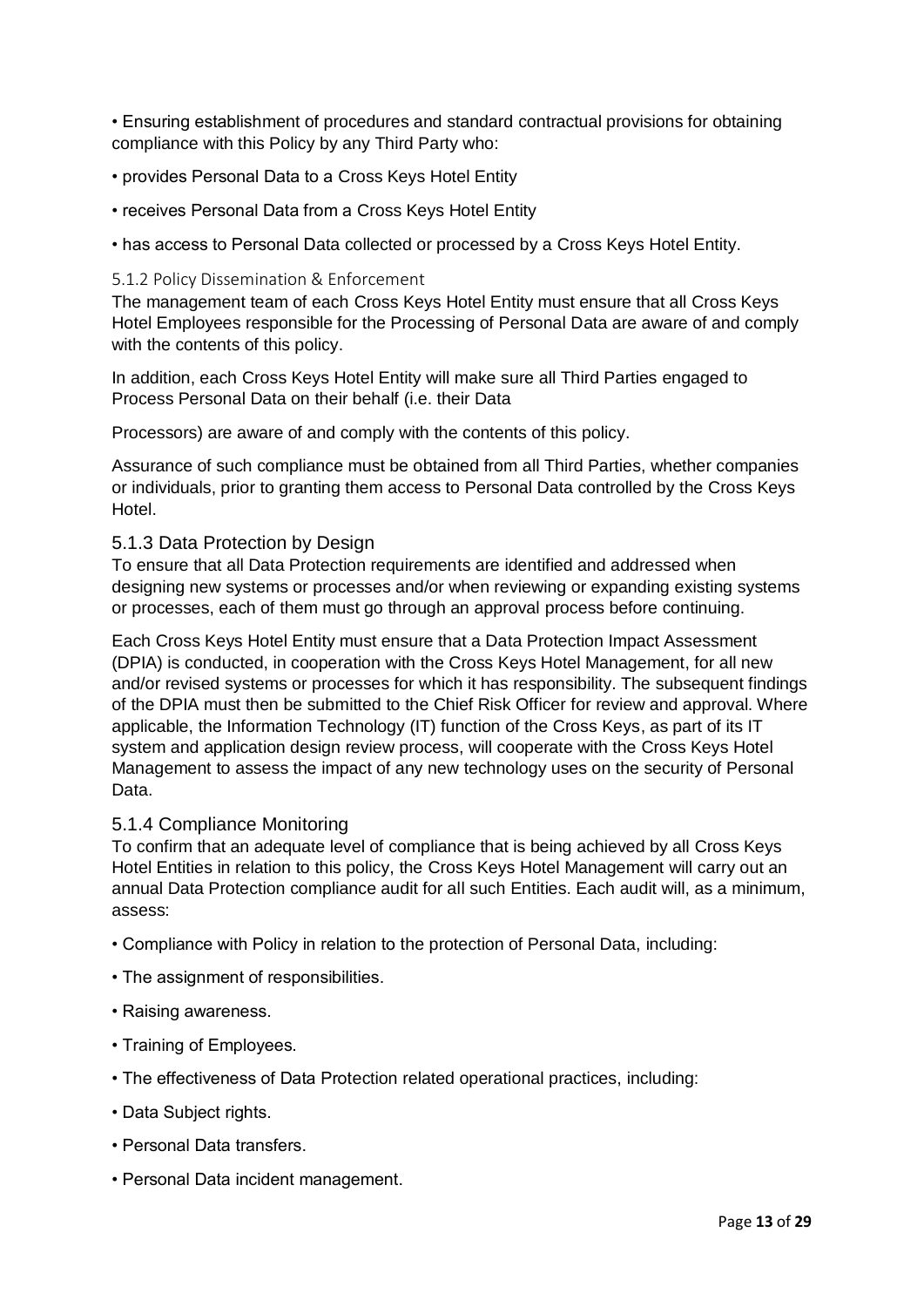- Personal Data complaints handling.
- The level of understanding of Data Protection policies and Privacy Notices.
- The currency of Data Protection policies and Privacy Notices.
- The accuracy of Personal Data being stored.
- The conformity of Data Processor activities.
- The adequacy of procedures for redressing poor compliance and Personal Data Breaches.

The Cross Keys Hotel Management, in cooperation with key business stakeholders from each Cross Keys Hotel Entity, will devise a plan with a schedule for correcting any identified deficiencies within a defined and reasonable time frame. Any major deficiencies identified will be reported to and monitored by the Cross Keys Hotel Executive Management team.

#### <span id="page-13-0"></span>5.2 Data Protection Principles

Cross Keys Hotel has adopted the following principles to govern its collection, use, retention, transfer, disclosure and destruction of Personal Data:

• Principle 1: Lawfulness, Fairness and Transparency

Personal Data shall be processed lawfully, fairly and in a transparent manner in relation to the Data Subject. This means, Cross Keys Hotel must tell the Data Subject what Processing will occur (transparency), the Processing must match the description given to the Data Subject (fairness), and it must be for one of the purposes specified in the applicable Data Protection regulation (lawfulness).

• Principle 2: Purpose Limitation

Personal Data shall be collected for specified, explicit and legitimate purposes and not further processed in a manner that is incompatible with those purposes. This means Cross Keys Hotel must specify exactly what the Personal Data collected will be used for and limit the Processing of that Personal Data to only what is necessary to meet the specified purpose.

• Principle 3: Data Minimisation

Personal Data shall be adequate, relevant and limited to what is necessary in relation to the purposes for which they are processed.

This means Cross Keys Hotel must not store any Personal Data beyond what is strictly required.

• Principle 4: Accuracy

Personal Data shall be accurate and, kept up to date.

This means Cross Keys Hotel must have in place processes for identifying and addressing out-of-date, incorrect and redundant Personal Data.

#### • Principle 5: Storage Limitation

Personal Data shall be kept in a form which permits identification of Data Subjects for no longer than is necessary for the purposes for which the Personal Data is processed. This means Cross Keys Hotel must, wherever possible, store Personal Data in a way that limits or prevents identification of the Data Subject.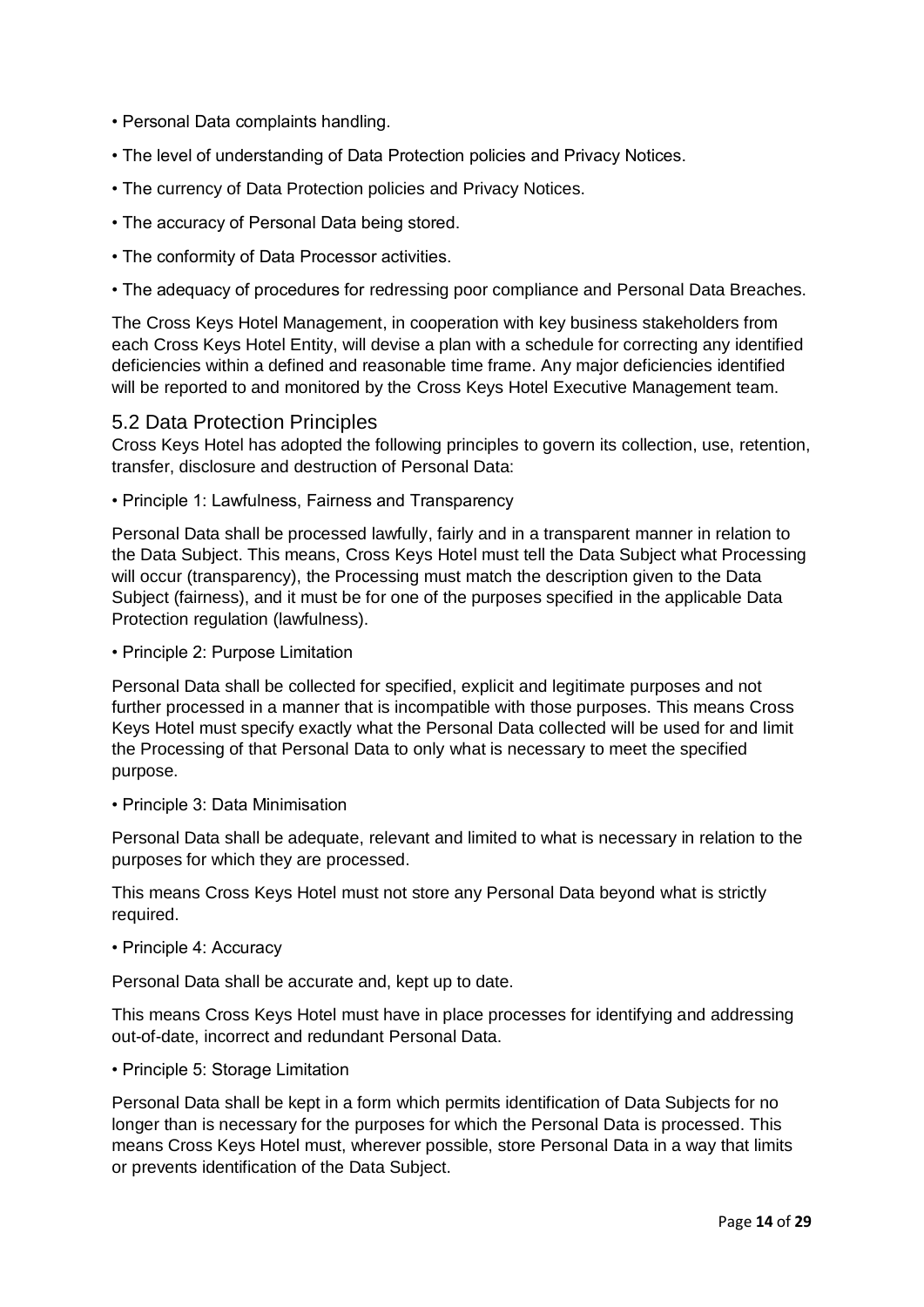#### • Principle 6: Integrity & Confidentiality

Personal Data shall be processed in a manner that ensures appropriate security of the Personal Data, including protection against unauthorised or unlawful Processing, and against accidental loss, destruction or damage. Cross Keys Hotel must use appropriate technical and organisational measures to ensure the integrity and confidentiality of Personal Data is maintained at all times.

#### • Principle 7: Accountability

The Data Controller shall be responsible for, and be able to demonstrate compliance. This means Cross Keys Hotel must demonstrate that the six Data Protection Principles (outlined above) are met for all Personal Data for which it is responsible.

#### <span id="page-14-0"></span>5.3 Data Collection

#### <span id="page-14-1"></span>5.3.1 Data Sources

Personal Data should be collected only from the Data Subject unless one of the following apply:

• The nature of the business purpose necessitates collection of the Personal Data from other persons or bodies.

• The collection must be carried out under emergency circumstances in order to protect the vital interests of the Data Subject or to prevent serious loss or injury to another person.

If Personal Data is collected from someone other than the Data Subject, the Data Subject must be informed of the collection unless one of the following apply:

• The Data Subject has received the required information by other means.

• The information must remain confidential due to a professional secrecy obligation

• A national law expressly provides for the collection, Processing or transfer of the Personal Data.

Where it has been determined that notification to a Data Subject is required, notification should occur promptly, but in no case later than:

A list of the disclosures that need to be made available to the Data Subject is provided in Appendix A

#### <span id="page-14-2"></span>5.3.2 Data Subject Consent

Each Cross Keys Hotel Entity will obtain Personal Data only by lawful and fair means and, where appropriate with the knowledge and Consent of the individual concerned. Where a need exists to request and receive the

Consent of an individual prior to the collection, use or disclosure of their Personal Data, Cross Keys Hotel is committed to seeking such Consent.

The Cross Keys Hotel Management will establish a system for obtaining and documenting Data Subject Consent for the collection, Processing, and/or transfer of their Personal Data. The system must include provisions for:

• Determining what disclosures should be made in order to obtain valid Consent.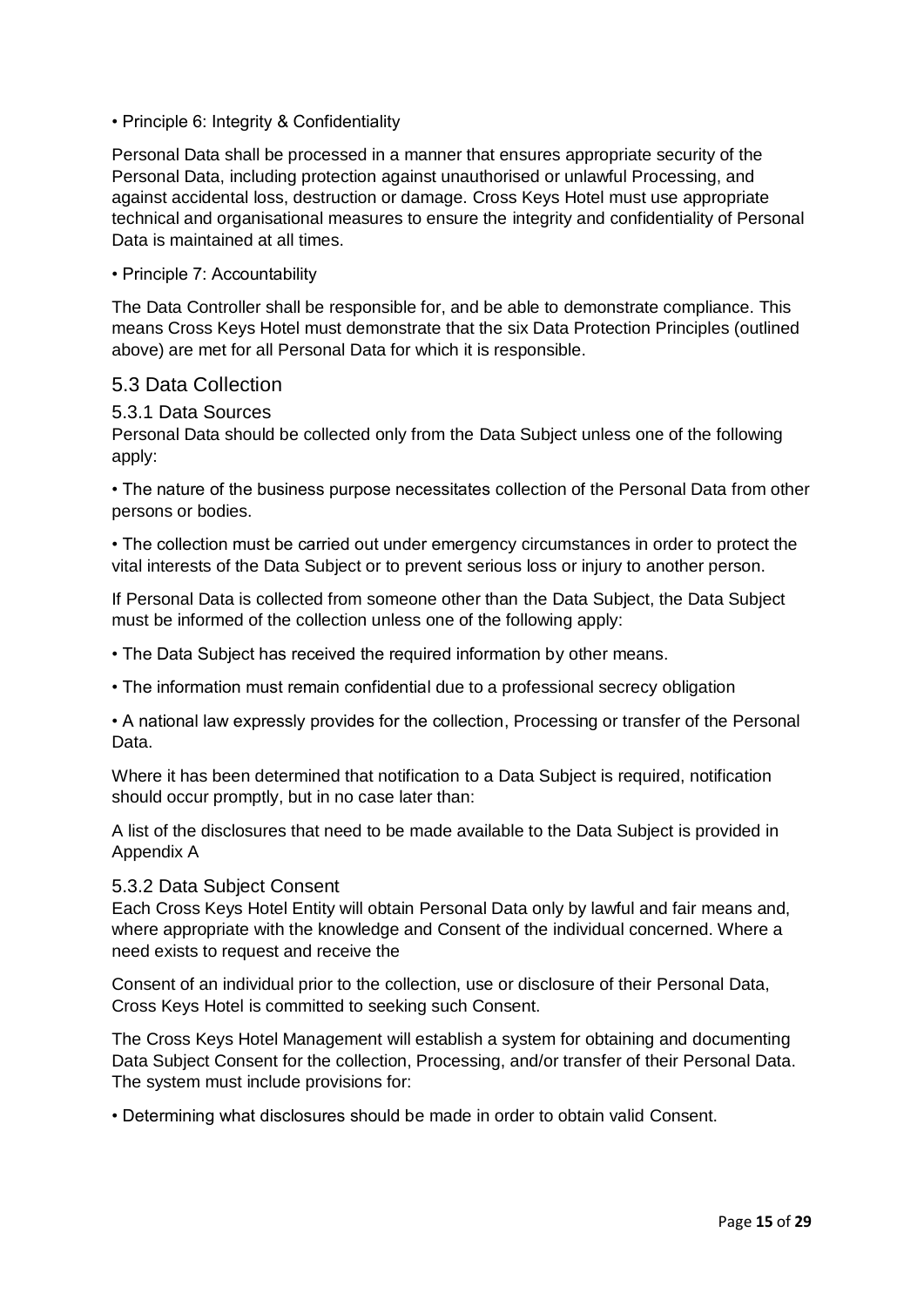• Ensuring the request for consent is presented in a manner which is clearly distinguishable from any other matters, is made in an intelligible and easily accessible form, and uses clear and plain language.

• Ensuring the Consent is freely given (i.e. is not based on a contract that is conditional to the Processing of Personal Data that is unnecessary for the performance of that contract).

• Documenting the date, method and content of the disclosures made, as well as the validity, scope, and volition of the Consents given.

- Providing a simple method for a Data Subject to withdraw their Consent at any time.
- One calendar month from the first collection or recording of the Personal Data
- At the time of first communication if used for communication with the Data Subject
- At the time of disclosure if disclosed to another recipient.

#### <span id="page-15-0"></span>5.3.3 Data Subject Notification

Each Cross Keys Hotel Entity will, when required by applicable law, contract, or where it considers that it is reasonably appropriate to do so, provide Data Subjects with information as to the purpose of the Processing of their Personal Data.

When the Data Subject is asked to give Consent to the Processing of Personal Data and when any Personal Data is collected from the Data Subject, all appropriate disclosures will be made, in a manner that draws attention to them, unless one of the following apply:

• The Data Subject already has the information

• A legal exemption applies to the requirements for disclosure and/or Consent.

The disclosures may be given orally, electronically or in writing. If given orally, the person making the disclosures should use a suitable script or form approved in advance by the Cross Keys Hotel Management. The associated receipt or form should be retained, along with a record of the facts, date, content, and method of disclosure.

#### <span id="page-15-1"></span>5.3.4 External Privacy Notices

Each external website provided by a Cross Keys Hotel Entity will include an online 'Privacy Notice' and an online 'Cookie Notice' fulfilling the requirements of applicable law.

Refer to Cross Keys Hotel's 'Internet Privacy Notice' and 'Internet Cookie Notice' standard templates for guidance. All Privacy and Cookie Notices must be approved by the

Cross Keys Hotel Management prior to publication on any Cross Keys Hotel external website.

#### <span id="page-15-2"></span>5.4 Data Use

#### <span id="page-15-3"></span>5.4.1 Data Processing

Cross Keys Hotel uses the Personal Data of its Contacts for the following broad purposes:

• The general running and business administration of Cross Keys Hotel Entities.

• To provide services to Cross Keys Hotel customers.

A list of the disclosures that need to be made available to the Data Subject is provided in Appendix A.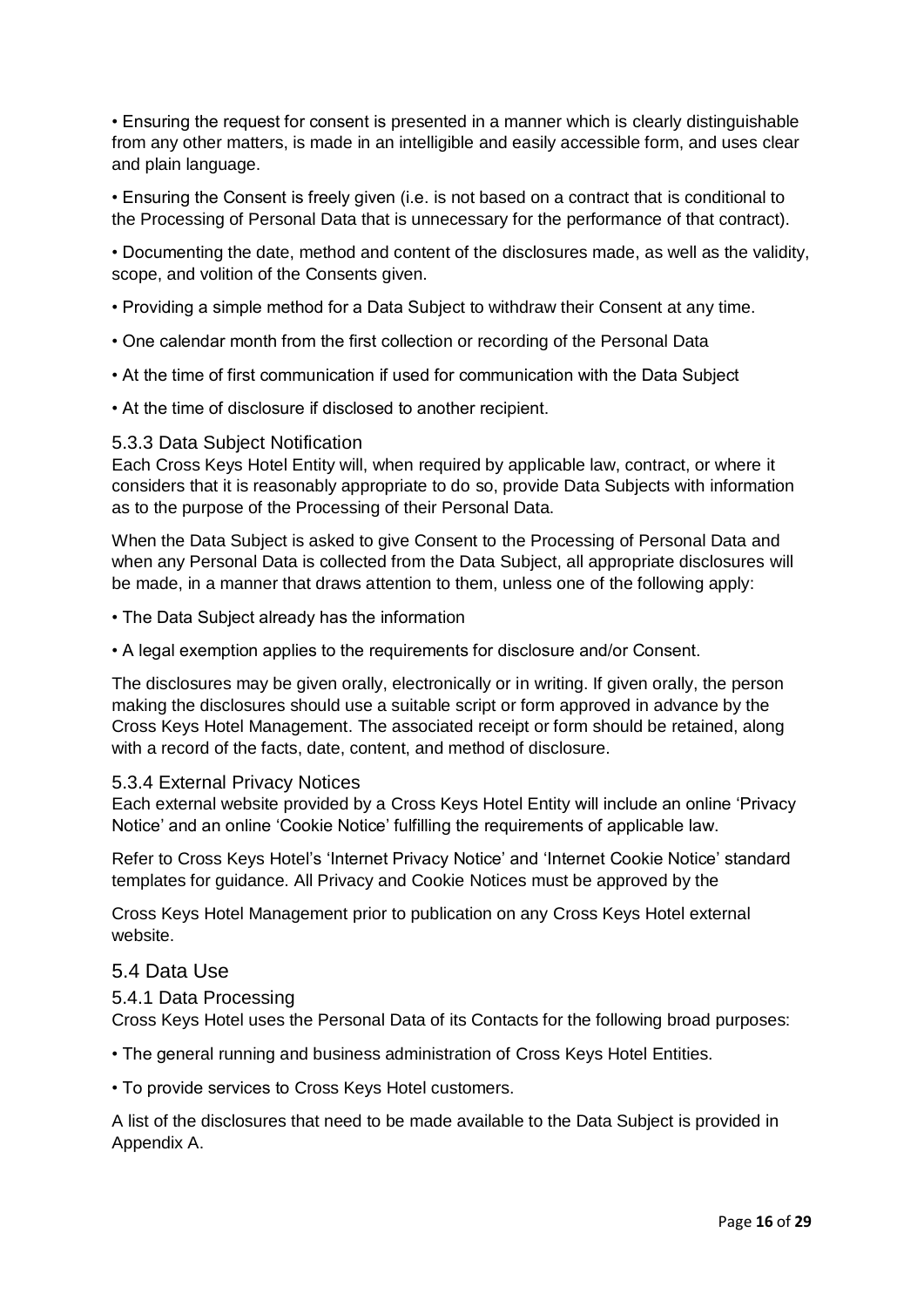The Cross Keys Hotel Entity collecting the information, in cooperation with the Cross Keys Hotel Management, must establish means for documenting the fact that the Data Subject already has the information and how it has been obtained.

• The ongoing administration and management of customer services.

The use of a Contact's information should always be considered from their perspective and whether the use will be within their expectations or if they are likely to object.

For example, it would clearly be within a Contact's expectations that their details will be used by Cross Keys Hotel to respond to a Contact request for information about the products and services on offer. However, it will not be within their reasonable expectations that Cross Keys Hotel would then provide their details to Third Parties for marketing purposes.

Each Cross Keys Hotel Entity will Process Personal Data in accordance with all applicable laws and applicable contractual obligations. More specifically, Cross Keys Hotel will not Process Personal Data unless at least one of the following requirements are met:

• The Data Subject has given Consent to the Processing of their Personal Data for one or more specific purposes.

• Processing is necessary for the performance of a contract to which the Data Subject is party or in order to take steps at the request of the Data Subject prior to entering into a contract.

• Processing is necessary for compliance with a legal obligation to which the Data Controller is subject.

• Processing is necessary in order to protect the vital interests of the Data Subject or of another natural person.

• Processing is necessary for the performance of a task carried out in the public interest or in the exercise of official authority vested in the Data Controller.

• Processing is necessary for the purposes of the legitimate interests pursued by the Data Controller or by a Third Party (except where such interests are overridden by the interests or fundamental rights and freedoms of the Data Subject, in particular where the Data Subject is a child).

There are some circumstances in which Personal Data may be further processed for purposes that go beyond the original purpose for which the Personal Data was collected. When making a determination as to the compatibility of the new reason for Processing, guidance and approval must be obtained from the Cross Keys Hotel Management before any such Processing may commence.

#### <span id="page-16-0"></span>5.4.1 Data Processing

In any circumstance where Consent has not been gained for the specific Processing in question, Cross Keys Hotel will address the following additional conditions to determine the fairness and transparency of any Processing beyond the original purpose for which the Personal Data was collected:

• Any link between the purpose for which the Personal Data was collected and the reasons for intended further Processing.

• The context in which the Personal Data has been collected, in particular regarding the relationship between Data Subject and the Data Controller.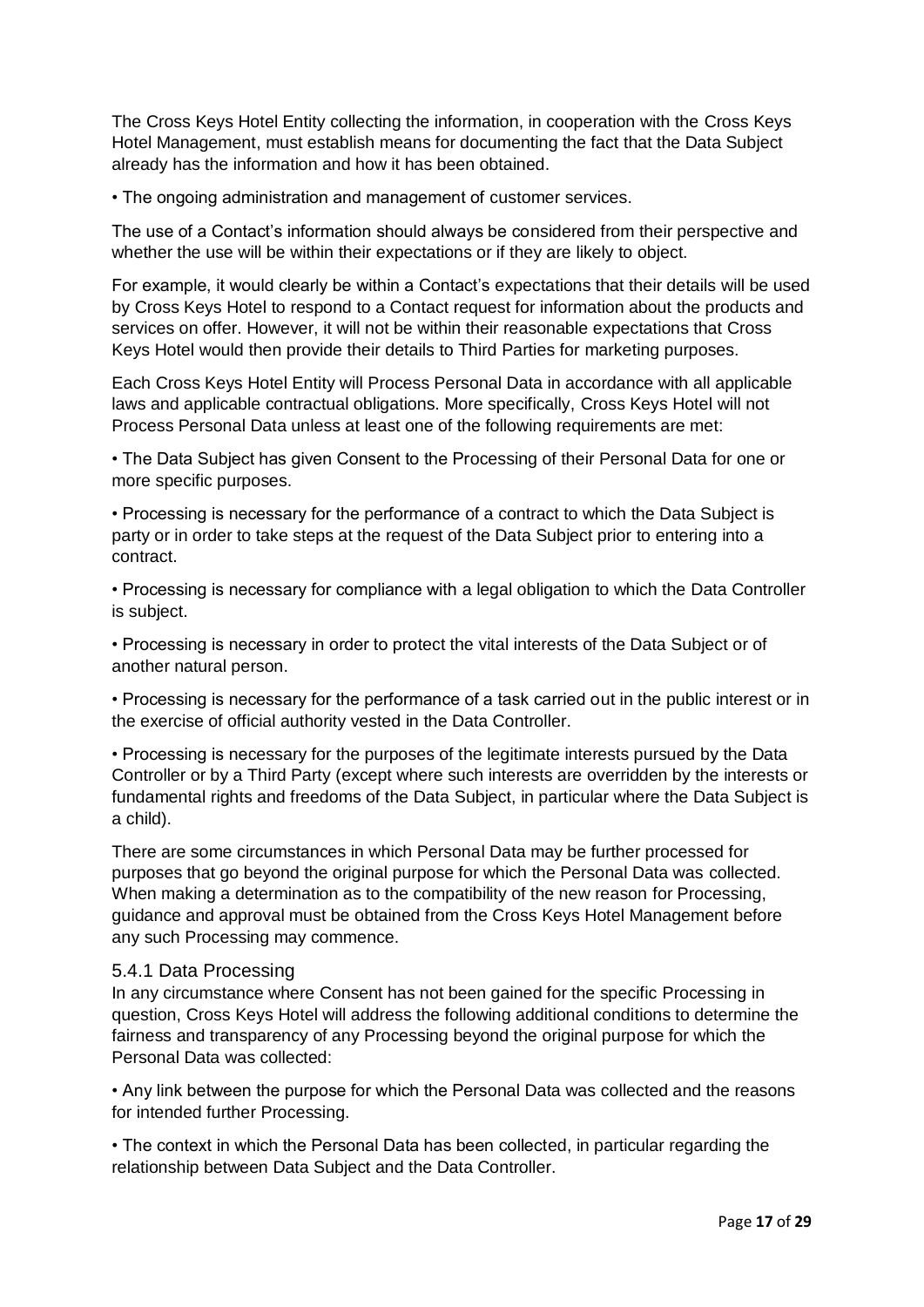• The nature of the Personal Data, in particular whether Special Categories of Data are being Processed, or whether Personal Data related to criminal convictions and offences are being processed.

• The possible consequences of the intended further Processing for the Data Subject.

• The existence of appropriate safeguards pertaining to further Processing, which may include Encryption, Anonymisation or Pseudonymisation.

#### 5.4.2 Special Categories of Data

Cross Keys Hotel will only Process Special Categories of Data (also known as sensitive data) where the Data Subject expressly consents to such Processing or where one of the following conditions apply:

• The Processing relates to Personal Data which has already been made public by the Data Subject.

- The Processing is necessary for the establishment, exercise or defence of legal claims.
- The Processing is specifically authorised or required by law.

• The Processing is necessary to protect the vital interests of the Data Subject or of another natural person where the Data Subject is physically or legally incapable of giving consent.

• Further conditions, including limitations, based upon national law related to the processing of genetic data, biometric data or data concerning health.

#### <span id="page-17-0"></span>5.4.2 Special Categories of Data

In any situation where Special Categories of Data are to be processed, prior approval must be obtained from the Cross Keys Hotel Management and the basis for the processing clearly recorded with the Personal Data in question.

Where Special Categories of Data are being Processed, Cross Keys Hotel will adopt additional protection measures. Each Cross Keys Hotel Entity may also adopt additional measures to address local custom or social expectation over the processing of Special Categories of Data.

#### <span id="page-17-1"></span>5.4.3 Children's Data

Children are unable to Consent to the Processing of Personal Data for information society services. Consent must be sought from the person who holds parental responsibility over the child. However, it should be noted that where Processing is lawful under other grounds, Consent need not be obtained from the child or the holder of parental responsibility.

Should any Cross Keys Hotel Entity foresee a business need for obtaining parental consent for information society services offered directly to a child, guidance and approval must be obtained from the Cross Keys Hotel Management before any processing of a child's Personal Data may commence.

#### <span id="page-17-2"></span>5.4.4 Data Quality

Each Cross Keys Hotel Entity will adopt all necessary measures to ensure that the Personal Data it collects and Processes is complete and accurate in the first instance, and is updated to reflect the current situation of the Data Subject.

The measures adopted by Cross Keys Hotel to ensure data quality include: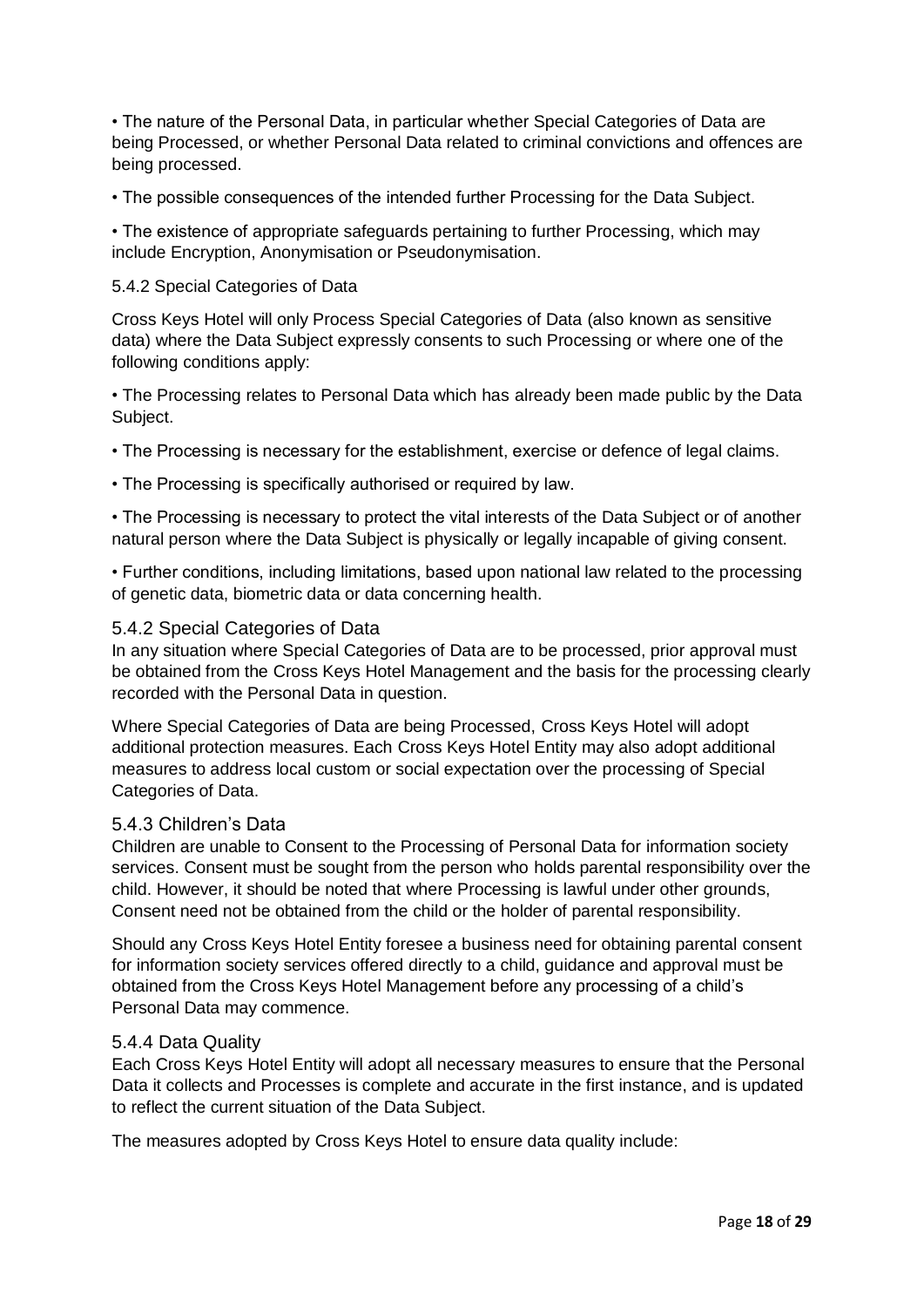The age by which an individual is designated a child varies between 13 and 16 in accordance with national law.

Any service normally provided for remuneration, at a distance, by electronic means and at the individual request of a recipient of services.

• Correcting Personal Data known to be incorrect, inaccurate, incomplete, ambiguous, misleading or outdated, even if the Data Subject does not request rectification.

• Keeping Personal Data only for the period necessary to satisfy the permitted uses or applicable statutory retention period.

• The removal of Personal Data if in violation of any of the Data Protection principles or if the Personal Data is no longer required.

- Restriction, rather than deletion of Personal Data, insofar as:
- A law prohibits erasure.
- Erasure would impair legitimate interests of the Data Subject.

• The Data Subject disputes that their Personal Data is correct and it cannot be clearly ascertained whether their information is correct or incorrect.

#### <span id="page-18-0"></span>5.4.5 Profiling & Automated Decision-Making

The Cross Keys Hotel will only engage in Profiling and automated decision-making where it is necessary to enter into, or to perform, a contract with the Data Subject or where it is authorised by law.

Where a Cross Keys Hotel Entity utilises Profiling and automated decision-making, this will be disclosed to the relevant Data Subjects. In such cases the Data Subject will be given the opportunity to:

- Express their point of view.
- Obtain an explanation for the automated decision.
- Review the logic used by the automated system.
- Supplement the automated system with additional data.
- Have a human carry out a review of the automated decision.
- Contest the automated decision.
- Object to the automated decision-making being carried out.

Each Cross Keys Hotel Entity must also ensure that all Profiling and automated decisionmaking relating to a Data Subject is based on accurate data.

Correction may include data erase and replacement with corrected or supplemented data.

#### <span id="page-18-1"></span>5.4.6 Digital Marketing

As a general rule Cross Keys Hotel will not send promotional or direct marketing material to a Cross Keys Hotel Contact through digital channels such as mobile phones, email and the Internet, without first obtaining their Consent. Any Cross Keys Hotel Entity wishing to carry out a digital marketing campaign without obtaining prior Consent from the Data Subject must first have it approved by the Cross Keys Hotel Management.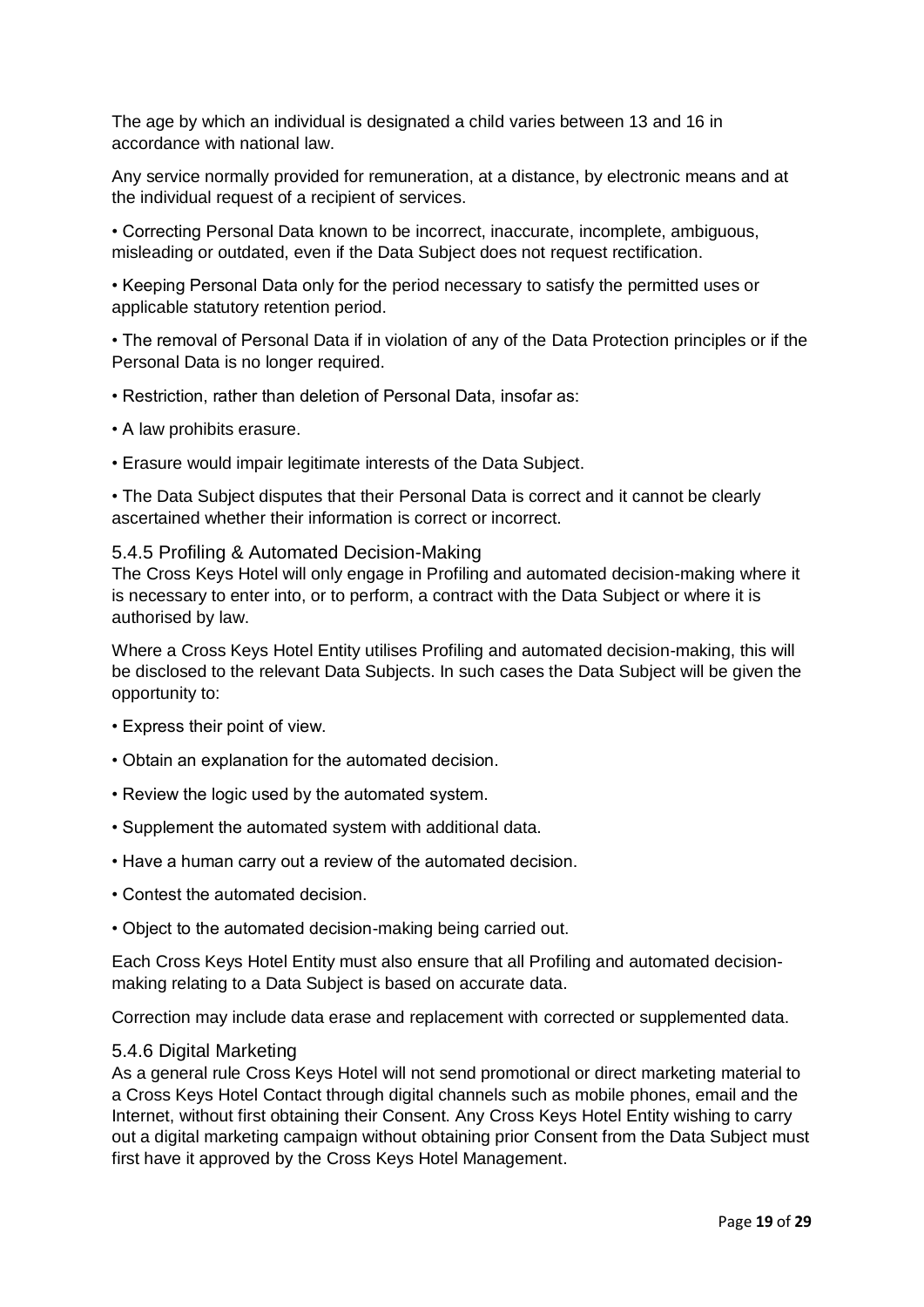Where Personal Data Processing is approved for digital marketing purposes, the Data Subject must be informed at the point of first contact that they have the right to object, at any stage, to having their data Processed for such purposes. If the Data Subject puts forward an objection, digital marketing related Processing of their Personal Data must cease immediately and their details should be kept on a suppression list with a record of their optout decision, rather than being completely deleted.

It should be noted that where digital marketing is carried out in a 'business to business' context, there is no legal requirement to obtain an indication of consent to carry out digital marketing to individuals provided that they are given the opportunity to opt-out.

# <span id="page-19-0"></span>5.5 Data Retention

To ensure fair Processing, Personal Data will not be retained by Cross Keys Hotel for longer than necessary in relation to the purposes for which it was originally collected, or for which it was further Processed.

The length of time for which Cross Keys Hotel Entities need to retain Personal Data is set out in the Cross Keys Hotel 'Personal Data Retention Schedule'. This takes into account the legal and contractual requirements, both minimum and maximum, that influence the retention periods set forth in the schedule. All Personal Data should be deleted or destroyed as soon as possible where it has been confirmed that there is no longer a need to retain it.

# <span id="page-19-1"></span>5.6 Data Protection

Each Cross Keys Hotel Entity will adopt physical, technical, and organisational measures to ensure the security of Personal Data. This includes the prevention of loss or damage, unauthorised alteration, access or Processing, and other risks to which it may be exposed by virtue of human action or the physical or natural environment.

The minimum set of security measures to be adopted by each Cross Keys Hotel Entity is provided in the Cross Keys Hotel 'Information Security Policy'. A summary of the Personal Data related security measures is provided below:

• Prevent unauthorised persons from gaining access to data processing systems in which Personal Data are processed.

• Prevent persons entitled to use a data processing system from accessing Personal Data beyond their needs and authorisations.

• Ensure that Personal Data in the course of electronic transmission during transport cannot be read, copied, modified or removed without authorisation.

• Ensure that access logs are in place to establish whether, and by whom, the Personal Data was entered into, modified on or removed from a data processing system.

• Ensure that in the case where Processing is carried out by a Data Processor, the data can be processed only in accordance with the instructions of the Data Controller.

• Ensure that Personal Data is protected against undesired destruction or loss.

• Ensure that Personal Data collected for different purposes can and is processed separately.

• Ensure that Personal Data is not kept longer than necessary.

• The Cross Keys Hotel Management will establish a system to enable and facilitate the exercise of Data Subject rights related to: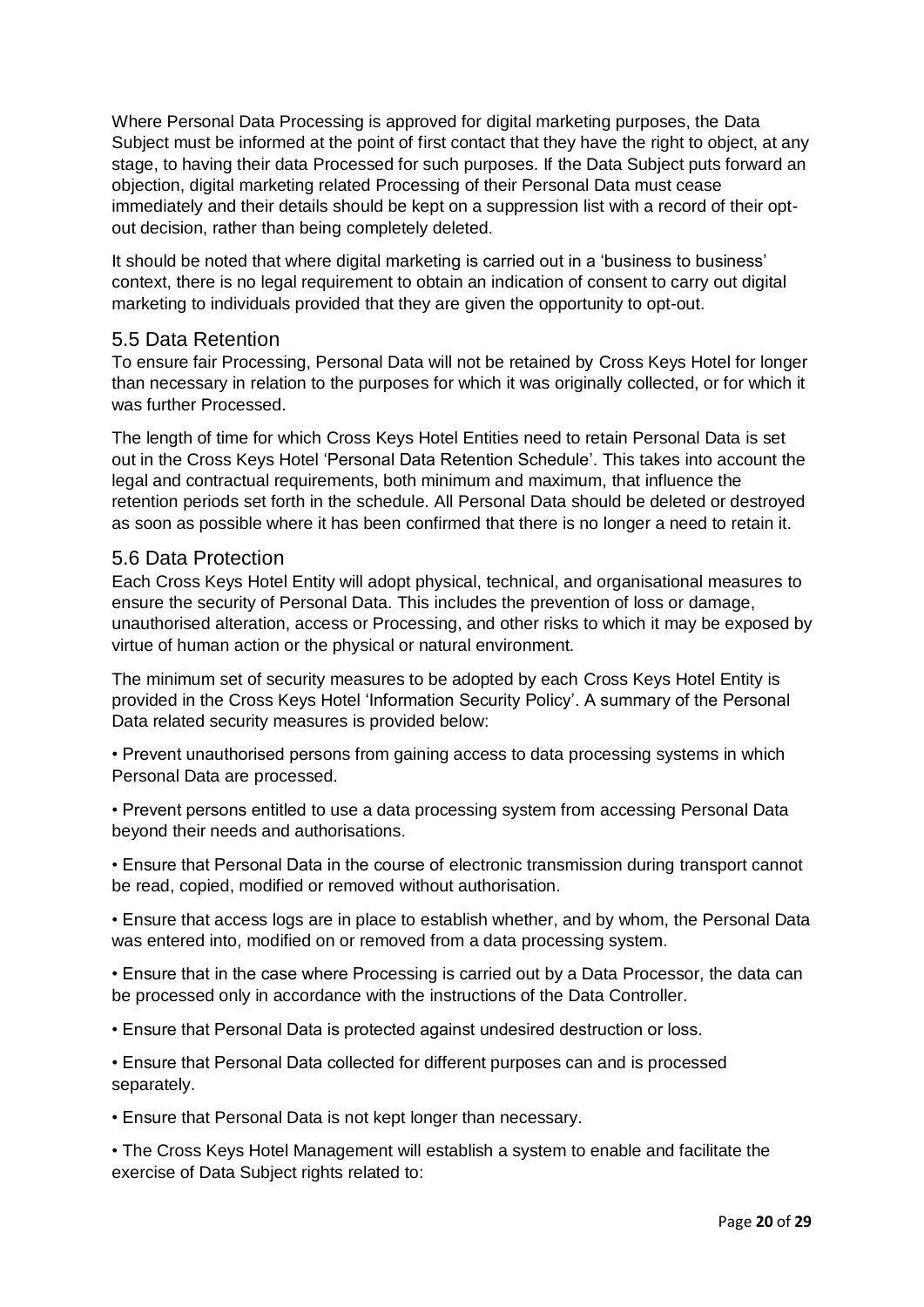- Information access.
- Objection to Processing.
- Objection to automated decision-making and profiling.
- Restriction of processing.
- Data portability.
- Data rectification.
- Data erasure.

If an individual makes a request relating to any of the rights listed above, the Cross Keys Hotel will consider each such request in accordance with all applicable Data Protection laws and regulations. No administration fee will be charged for considering and/or complying with such a request unless the request is deemed to be unnecessary or excessive in nature.

Data Subjects are entitled to obtain, based upon a request made in writing to the Cross Keys Hotel Management and upon successful verification of their identity, the following information about their own Personal Data:

- The purposes of the collection, Processing, use and storage of their Personal Data.
- The source(s) of the Personal Data, if it was not obtained from the Data Subject;
- The categories of Personal Data stored for the Data Subject.

• The recipients or categories of recipients to whom the Personal Data has been or may be transmitted, along with the location of those recipients.

• The envisaged period of storage for the Personal Data or the rationale for determining the storage period.

- The use of any automated decision-making, including Profiling.
- The right of the Data subject to:
- Object to processing of their Personal Data.
- Lodge a complaint with the Data Protection Authority.
- Request rectification or erasure of their Personal Data.
- Request restriction of Processing of their Personal Data.

All requests received for access to or rectification of Personal Data must be directed to the Cross Keys Management, who will log each request as it is received. A response to each request will be provided within 30 days of the receipt of the written request from the Data Subject. Appropriate verification must confirm that the requestor is the Data Subject or their authorised legal representative. Data Subjects shall have the right to require Cross Keys Hotel to correct or supplement erroneous, misleading, outdated, or incomplete Personal Data.

If the Cross Keys Management cannot respond fully to the request within 30 days, they will nevertheless provide the following information to the Data Subject, or their authorised legal representative within the specified time:

• An acknowledgement of receipt of the request.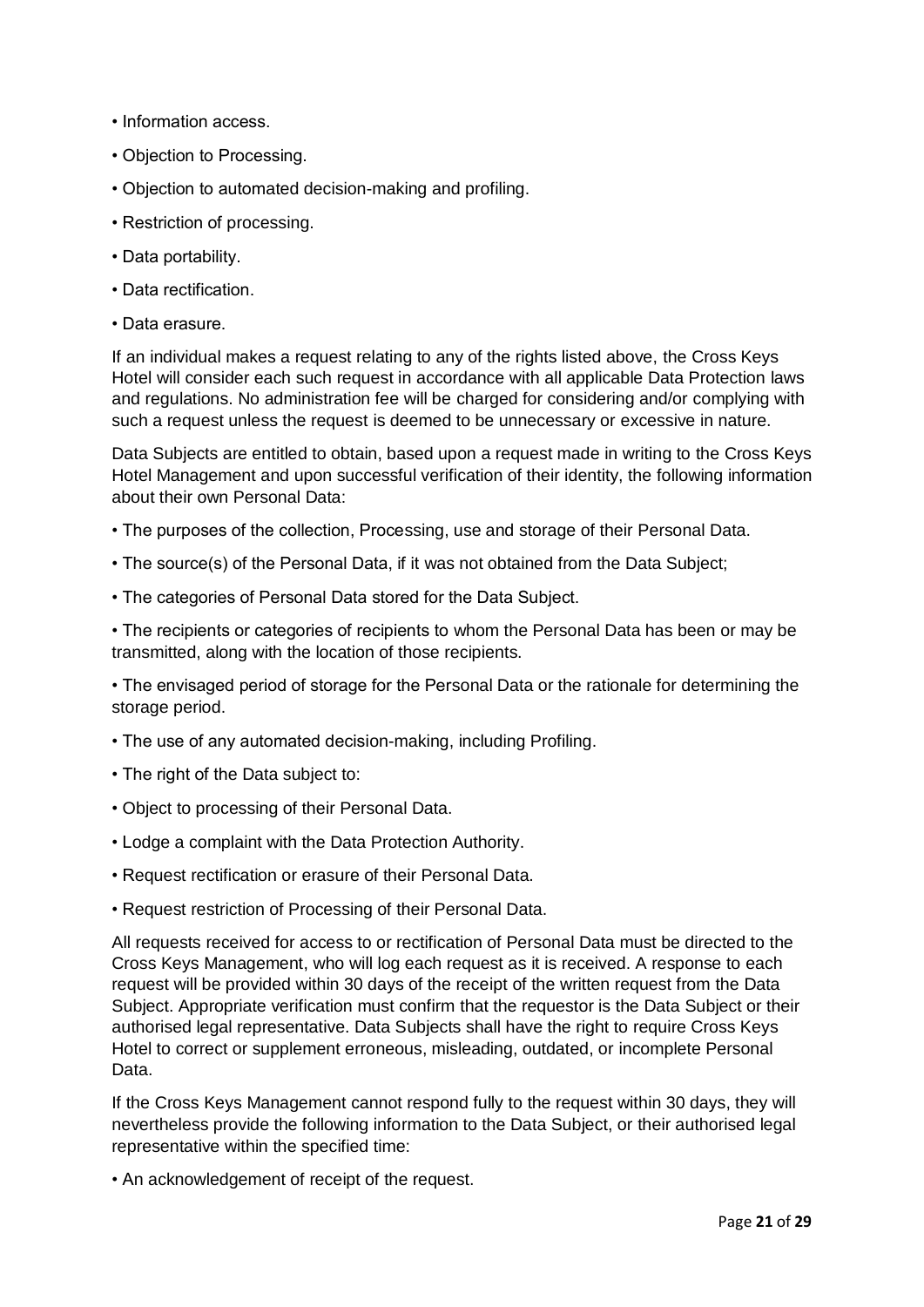• Any information located to date.

• Details of any requested information or modifications which will not be provided to the Data Subject, the reason(s) for the refusal, and any procedures available for appealing the decision.

• An estimated date by which any remaining responses will be provided.

• An estimate of any costs to be paid by the Data Subject (e.g. where the request is excessive in nature).

• The name and contact information of the Cross Keys Hotel individual who the Data Subject should contact for follow up.

#### <span id="page-21-0"></span>5.7 Data Subject Requests

It should be noted that situations may arise where providing the information requested by a Data Subject would disclose Personal Data about another individual.

In such cases, information must be redacted or withheld as may be necessary or appropriate to protect that person's rights.

Detailed guidance for dealing with requests from Data Subjects can be found in the Cross Keys Hotel 'Data Subject Request Handling Procedures' document.

### <span id="page-21-1"></span>5.8 Law Enforcement Requests & Disclosures

In certain circumstances, it is permitted that Personal Data be shared without the knowledge or Consent of a Data Subject. This is the case where the disclosure of the Personal Data is necessary for any of the following purposes:

- The prevention or detection of crime.
- The apprehension or prosecution of offenders.
- The assessment or collection of a tax or duty.
- By the order of a court or by any rule of law.

If a Cross Keys Hotel Entity Processes Personal Data for one of these purposes, then it may apply an exception to the Processing rules outlined in this policy but only to the extent that not doing so would be likely to prejudice the case in question.

If any Cross Keys Hotel Entity receives a request from a court or any regulatory or law enforcement authority for information relating to a Cross Keys Hotel Contact, you must immediately notify the Cross Keys Hotel Management who will provide comprehensive guidance and assistance.

#### <span id="page-21-2"></span>5.9 Data Protection Training

All Cross Keys Hotel Employees that have access to Personal Data will have their responsibilities under this policy outlined to them as part of their staff induction training. In addition, each Cross Keys Hotel Entity will provide regular Data Protection training and procedural guidance for their staff.

The training and procedural guidance set forth will consist of, at a minimum, the following elements:

• The Data Protection Principles set forth in Section 5.2 above.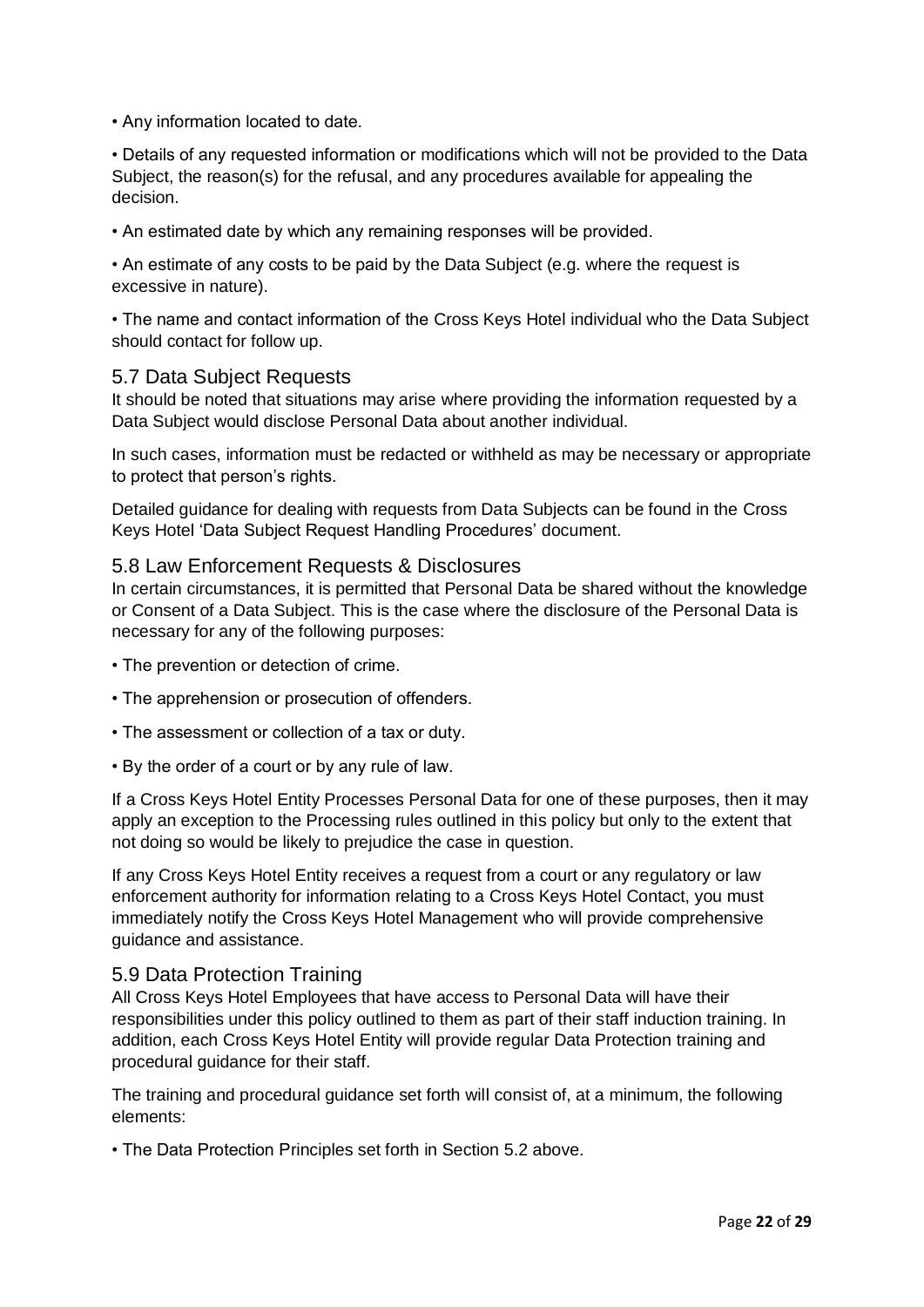• Each Employee's duty to use and permit the use of Personal Data only by authorised persons and for authorised purposes.

• The need for, and proper use of, the forms and procedures adopted to implement this policy.

• The correct use of passwords, security tokens and other access mechanisms.

• The importance of limiting access to Personal Data, such as by using password protected screen savers and logging out when systems are not being attended by an authorised person.

• Securely storing manual files, print outs and electronic storage media.

• The need to obtain appropriate authorisation and utilise appropriate safeguards for all transfers of Personal Data outside of the internal network and physical office premises.

• Proper disposal of Personal Data by using secure shredding facilities.

• Any special risks associated with particular departmental activities or duties.

#### <span id="page-22-0"></span>5.10 Data Transfers

Cross Keys Hotel Entities may transfer Personal Data to internal or Third Party recipients located in another country where that country is recognised as having an adequate level of legal protection for the rights and freedoms of the relevant Data Subjects.

Where transfers need to be made to countries lacking an adequate level of legal protection (i.e. Third Countries), they must be made in compliance with an approved transfer mechanism Cross Keys Hotel Entities may only transfer Personal Data where one of the transfer scenarios list below applies:

• The Data Subject has given Consent to the proposed transfer.

• The transfer is necessary for the performance of a contract with the Data Subject.

For a list of countries recognised as having an adequate level of legal protection see Appendix B.

For a list of Third Country transfer mechanisms recognised as providing adequate protection see Appendix B.

• The transfer is necessary for the implementation of pre-contractual measures taken in response to the Data Subject's request.

• The transfer is necessary for the conclusion or performance of a contract concluded with a Third Party in the interest of the Data Subject.

• The transfer is legally required on important public interest grounds.

• The transfer is necessary for the establishment, exercise or defence of legal claims.

• The transfer is necessary in order to protect the vital interests of the Data Subject.

<span id="page-22-1"></span>5.10.1 Transfers between Cross Keys Hotel Entities

In order for Cross Keys Hotel to carry out its operations effectively across its various Cross Keys Hotel Entities, there may be occasions when it is necessary to transfer Personal Data from one Cross Keys Hotel Entity to another, or to allow access to the Personal Data from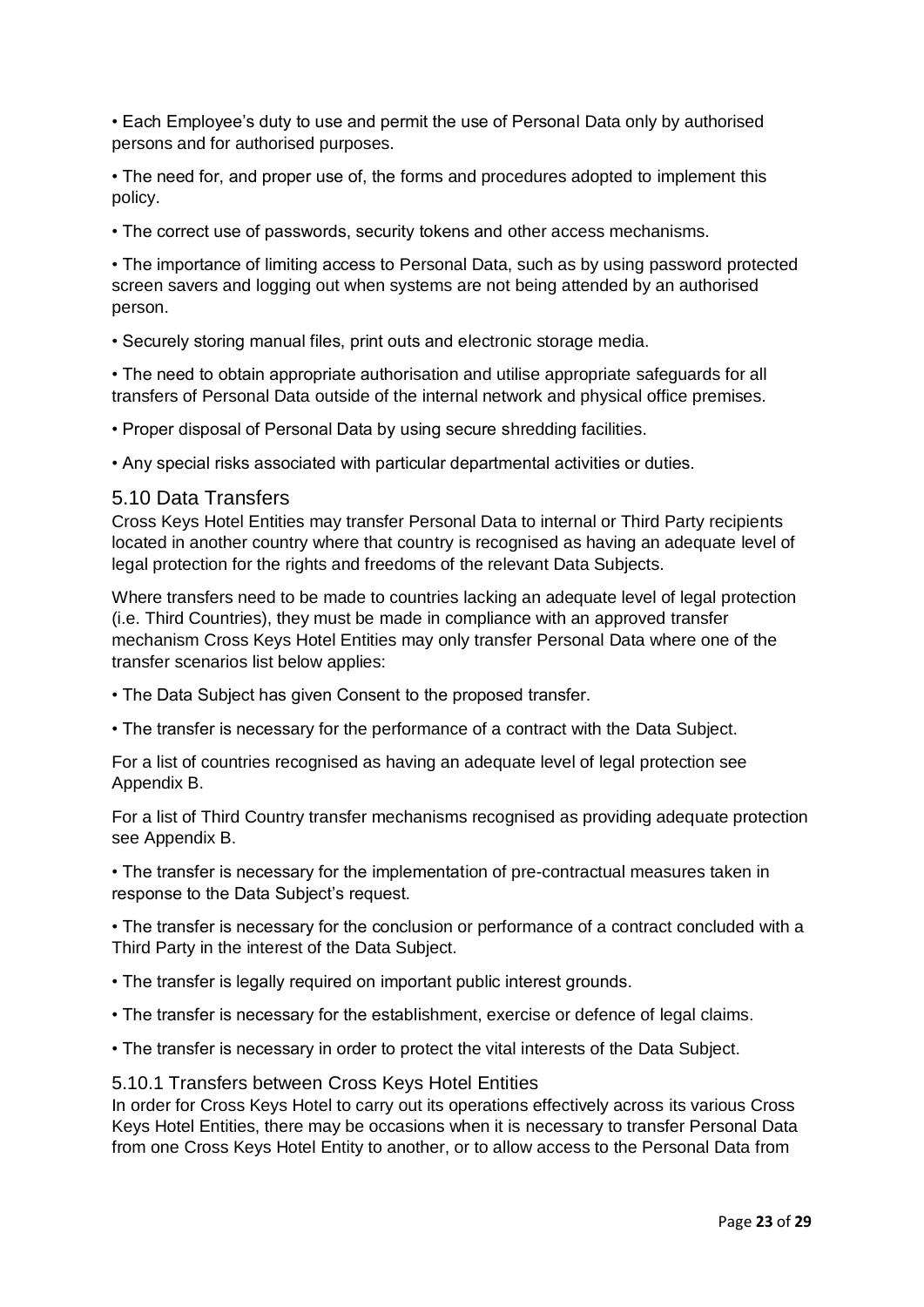an overseas location. Should this occur, the Cross Keys Hotel Entity sending the Personal Data remains responsible for ensuring protection for that Personal Data.

The Cross Keys Hotel handles the transfer of Personal Data between Cross Keys Hotel Entities, where the location of the recipient Entity is a Third Country, using the Binding Corporate Rules transfer mechanism. Binding Corporate Rules provide legally binding, enforceable rights on Data Subjects with regard to the Processing of their Personal Data and must be enforced by each approved Cross Keys Hotel Entity, including their Employees.

When transferring Personal Data to another Cross Keys Hotel Entity located in a Third Country, they will:

• Ensure that the recipient Cross Keys Hotel Entity is included on the approved list of Cross Keys Hotel Entities subject to the Cross Keys Hotel 'Binding Corporate Rules Agreement'. The approved list is held and maintained by the Cross Keys Hotel Management.

• Only transfer the minimum amount of Personal Data necessary for the particular purpose of the transfer (for example, to fulfil a transaction or carry out a particular service).

• Ensure adequate security measures are used to protect the Personal Data during the transfer (including password-protection and Encryption, where necessary).

#### <span id="page-23-0"></span>5.10.2 Transfers to Third Parties

Each Cross Keys Hotel Entity will only transfer Personal Data to, or allow access by, Third Parties when it is assured that the information will be processed legitimately and protected appropriately by the recipient. Where Third Party Processing takes place, each Cross Keys Hotel Entity will first identify if, under applicable law, the Third Party is considered a Data Controller or a Data Processor of the Personal Data being transferred.

Where the Third Party is deemed to be a Data Controller, the Cross Keys Hotel Entity will enter into, in cooperation with the Cross Keys Hotel Management, an appropriate agreement with the Controller to clarify each party's responsibilities in respect to the Personal Data transferred.

Where the Third Party is deemed to be a Data Processor, the Cross Keys Hotel Entity will enter into, in cooperation with the Cross Keys Hotel Management, an adequate Processing agreement with the Data Processor. The agreement must require the Data Processor to protect the Personal Data from further disclosure and to only Process Personal Data in compliance with Cross Keys Hotel instructions. In addition, the agreement will require the Data Processor to implement appropriate technical and organisational measures to protect the Personal Data as well as procedures for providing notification of Personal

#### <span id="page-23-1"></span>5.10.3 Data Breaches

Cross Keys Hotel has a 'Standard Data Processing Agreement' document that should be used as a baseline template.

When a Cross Keys Hotel Entity is outsourcing services to a Third Party (including Cloud Computing services), they will identify whether the Third Party will Process Personal Data on its behalf and whether the outsourcing will entail any Third Country transfers of Personal Data. In either case, it will make sure to include, in cooperation with the Cross Keys Hotel Management, adequate provisions in the outsourcing agreement for such Processing and Third Country transfers. Cross Keys Hotel has a 'Standard Provisions for Outsourcing Agreement' document that should be used for guidance.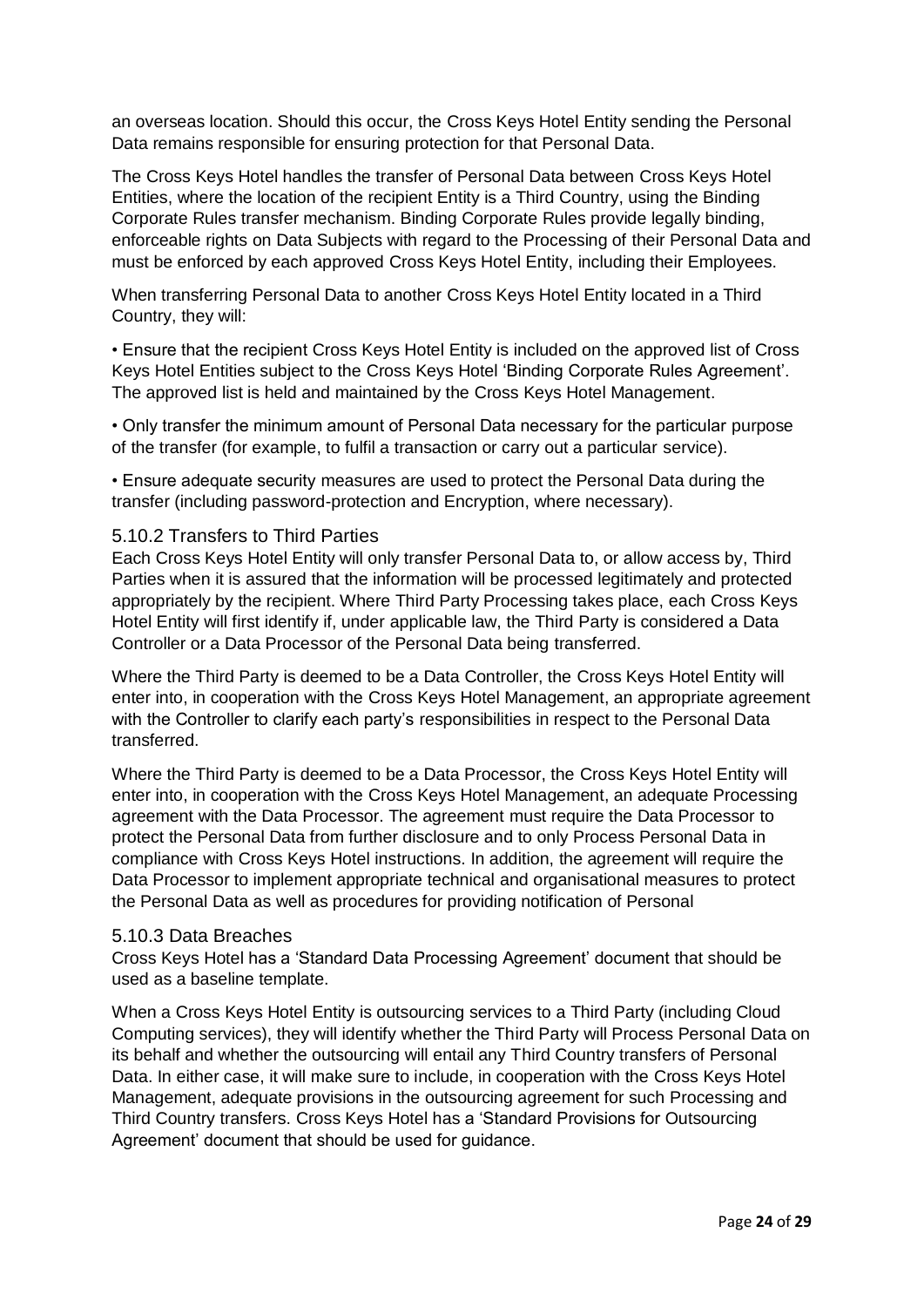The Cross Keys Hotel Management shall conduct regular audits of Processing of Personal Data performed by Third Parties, especially in respect of technical and organisational measures they have in place. Any major deficiencies identified will be reported to and monitored by the Cross Keys Hotel Executive Management team.

# <span id="page-24-0"></span>5.11 Complaints Handling

Data Subjects with a complaint about the Processing of their Personal Data, should put forward the matter in writing to the Cross Keys Hotel Management. An investigation of the complaint will be carried out to the extent that is appropriate based on the merits of the specific case. The Cross Keys Hotel Management will inform the Data Subject of the progress and the outcome of the complaint within a reasonable period.

If the issue cannot be resolved through consultation between the Data Subject and the Cross Keys Hotel Management, then the Data Subject may, at their option, seek redress through mediation, binding arbitration, litigation, or via complaint to the Data Protection Authority within the applicable jurisdiction.

# <span id="page-24-1"></span>5.12 Breach Reporting

Any individual who suspects that a Personal Data Breach has occurred due to the theft or exposure of Personal Data must immediately notify the Cross Keys Hotel Management providing a description of what occurred. Notification of the incident can be made via e-mail <info@crosskeyschatteris.com>, by calling 01354 692644 or by using the reporting form at <www.crosskeyschatteris.com>.

The Cross Keys Hotel Management will investigate all reported incidents to confirm whether or not a Personal Data Breach has occurred. If a Personal Data Breach is confirmed, the Cross Keys Hotel Management will follow the relevant authorised procedure based on the criticality and quantity of the Personal Data involved.

# <span id="page-24-2"></span>6. Policy Maintenance

All inquiries about this policy, including requests for exceptions or changes should be directed to the Cross Keys Management via e-mail < info@crosskeyschatteris.com >.

# <span id="page-24-3"></span>6.1 Publication

This policy shall be available to all Cross Keys Hotel Employees through the Cross Keys Hotel Policy Portal [held on SSID: cross-keys-mgmt].or via alternative means as deemed appropriate by the Cross Keys Hotel Management.

#### <span id="page-24-4"></span>6.2 Effective Date

This policy is effective as of 25<sup>th</sup> May 2018. The date set for GDPR to become effective as EU law.

# <span id="page-24-5"></span>6.3 Revisions

The Cross Keys Hotel Management is responsible for the maintenance and accuracy of this policy. Notice of significant revisions shall be provided to Cross Keys Hotel Employees through the Human Resources department. Changes to this policy will come into force when published on Cross Keys Hotel Policy Portal [held on SSID: cross-keys-mgmt].

# <span id="page-24-6"></span>7. Related Documents

Listed below are documents that relate to and are referenced by this policy:

• Internet Privacy Notice template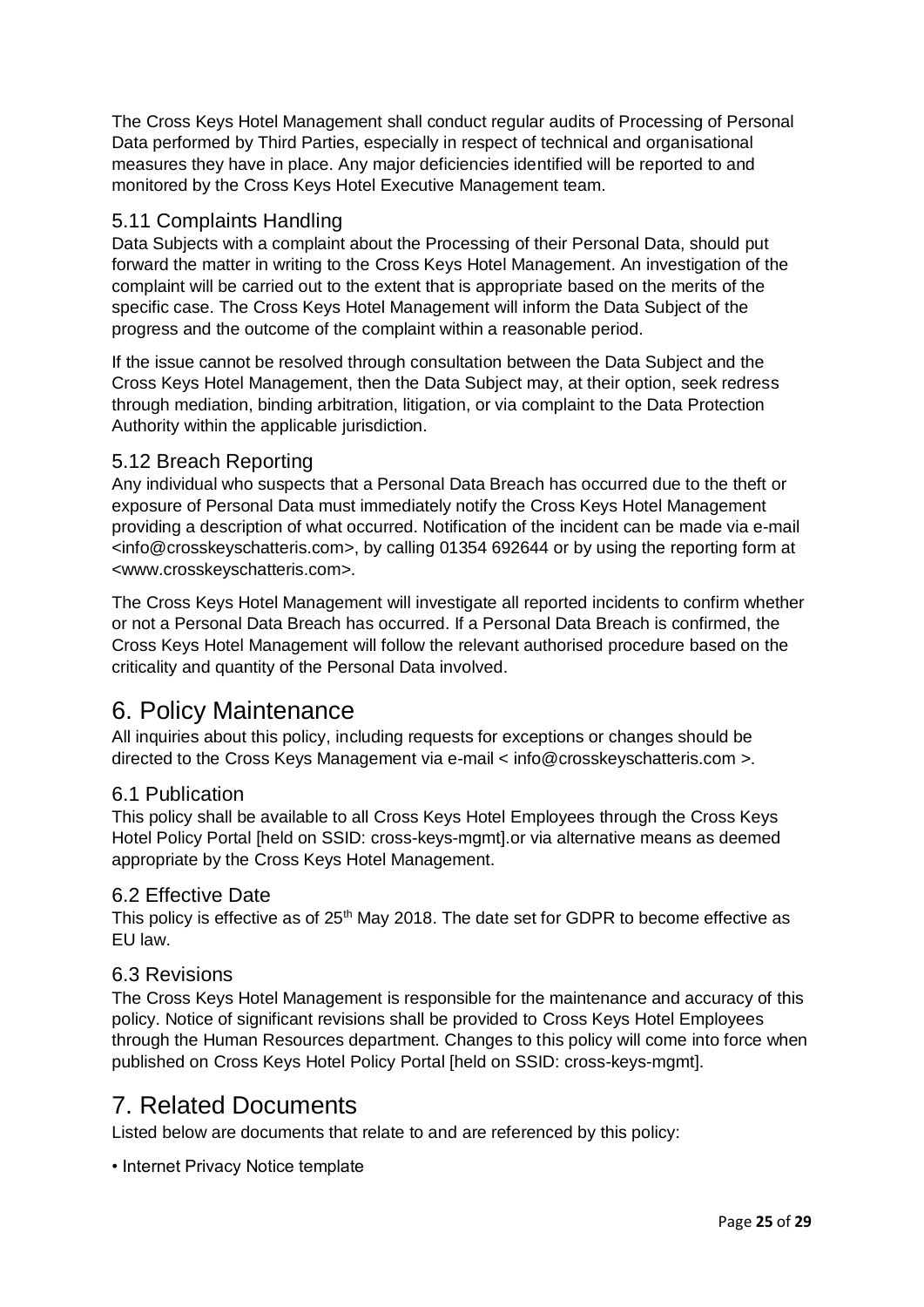- Internet Cookie Notice template
- Information Security Policy
- Data Subject Request Handling Procedure
- Data Protection Policy for Employee Data
- Personal Data Retention Schedule
- Standard Data Processing Agreement
- Standard Provisions for Outsourcing Agreement
- Binding Corporate Rules Agreement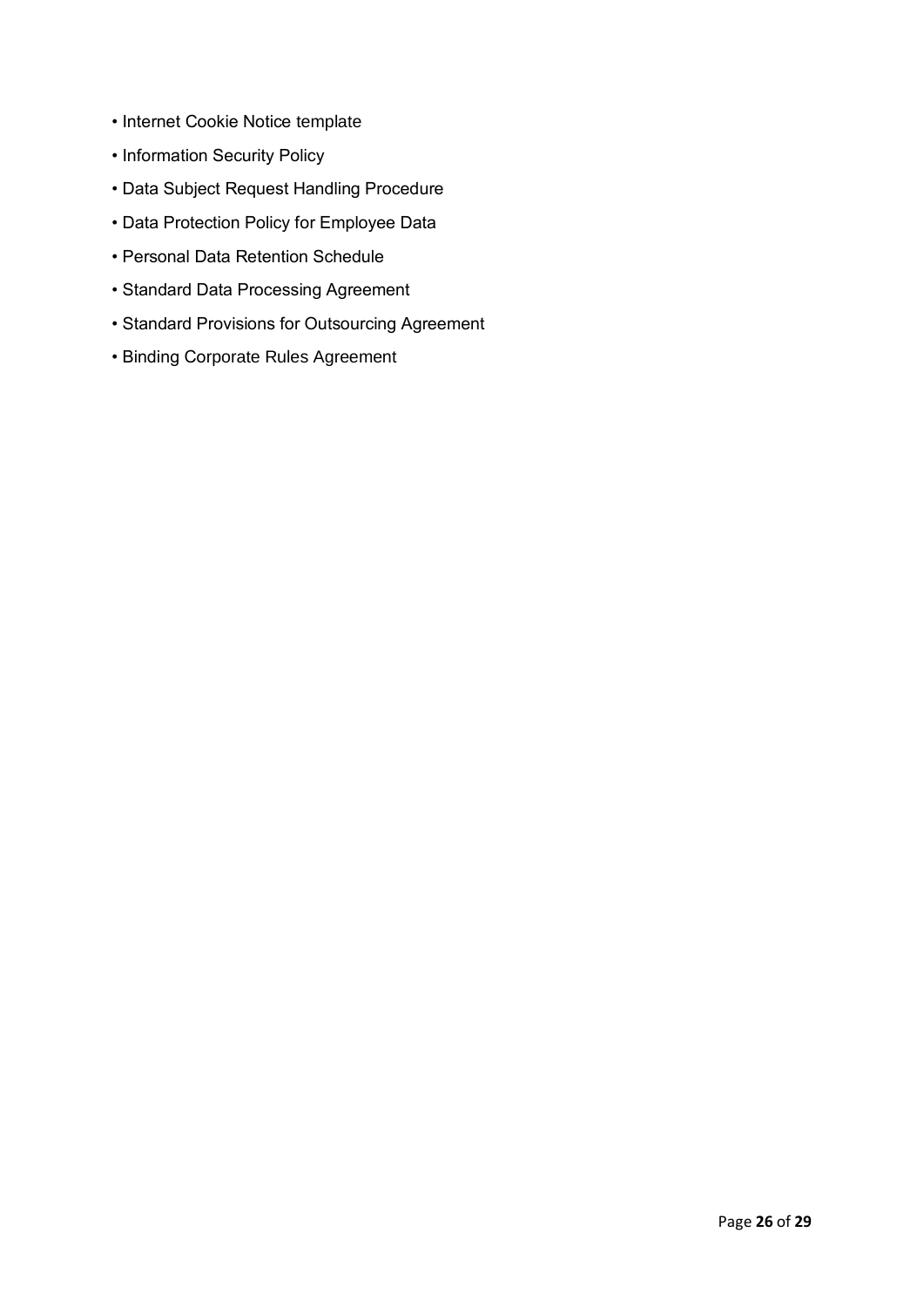# <span id="page-26-0"></span>Appendix A - Information Notification to Data Subjects

The table below outlines the various information elements that must be provided by the Data Controller to the Data Subject depending upon whether or not Consent has not been obtained from the Data Subject.

| <b>Information Requiring Notification</b>                                                                                                | With       | Without    |
|------------------------------------------------------------------------------------------------------------------------------------------|------------|------------|
|                                                                                                                                          | Consent    | Consent    |
| • The identity and the contact details of the Data Controller and,                                                                       | <b>YES</b> | <b>YES</b> |
| where applicable, of the Data Controller's representative.                                                                               |            |            |
| • The original source of the Personal Data, and if applicable,                                                                           |            | <b>YES</b> |
| whether it came from a publicly accessible source.                                                                                       |            |            |
| • The contact details of the Data Protection Officer, where                                                                              |            | <b>YES</b> |
| applicable.                                                                                                                              |            |            |
| • The purpose(s) and legal basis for Processing the Personal Data.                                                                       | <b>YES</b> | <b>YES</b> |
| • The categories of Personal Data concerned.                                                                                             | <b>YES</b> | <b>YES</b> |
| • The recipients or categories of recipients of the Personal Data.                                                                       | <b>YES</b> | <b>YES</b> |
| • Where the Data Controller intends to further Process the Personal                                                                      | <b>YES</b> | <b>YES</b> |
| Data for a purpose other than that for which the Personal Data was                                                                       |            |            |
| originally collected, the Data Controller shall provide the Data                                                                         |            |            |
| Subject, prior to that further Processing, with information on that                                                                      |            |            |
| other purpose.                                                                                                                           |            |            |
| • Where the Data Controller intends to transfer Personal Data to a                                                                       | <b>YES</b> | <b>YES</b> |
| recipient in a Third Country, notification of that intention and details                                                                 |            |            |
| regarding adequacy decisions taken in relation to the Third Country                                                                      |            |            |
| must be provided.                                                                                                                        |            |            |
| • The period for which the Personal Data will be stored, or if that is                                                                   | <b>YES</b> | <b>YES</b> |
| not possible, the criteria used to determine that period.                                                                                |            |            |
| • Where applicable, the legitimate interests pursued by the Data                                                                         | <b>YES</b> | <b>YES</b> |
| Controller or by a Third Party.                                                                                                          |            |            |
| . The existence of Data Subject rights allowing them to request from                                                                     | <b>YES</b> | <b>YES</b> |
| the Data Controller- information access, objection to Processing,                                                                        |            |            |
| objection to automated decision-making and profiling, restriction of                                                                     |            |            |
| Processing, data portability, data rectification and data erasure.                                                                       |            |            |
| • Where Processing is based on Consent, the existence of the right                                                                       | <b>YES</b> | <b>NO</b>  |
| to withdraw Consent at any time, without affecting the lawfulness of                                                                     |            |            |
| Processing based on Consent before its withdrawal.                                                                                       |            |            |
| • The right to lodge a complaint with a Data Protection Authority.                                                                       | <b>YES</b> | <b>YES</b> |
| • The existence of automated decision-making (including Profiling)                                                                       | <b>YES</b> | <b>YES</b> |
| along with meaningful information about the logic involved and the                                                                       |            |            |
| significance of any envisaged consequences of such Processing for                                                                        |            |            |
| the Data Subject.                                                                                                                        | <b>YES</b> | <b>YES</b> |
| • Whether the provision of Personal Data is a statutory or contractual                                                                   |            |            |
| requirement, a requirement necessary to enter into a contract, as<br>well as whether the Data Subject is obliged to provide the Personal |            |            |
| Data and if so the possible consequences of failure to provide such                                                                      |            |            |
| data.                                                                                                                                    |            |            |
|                                                                                                                                          |            |            |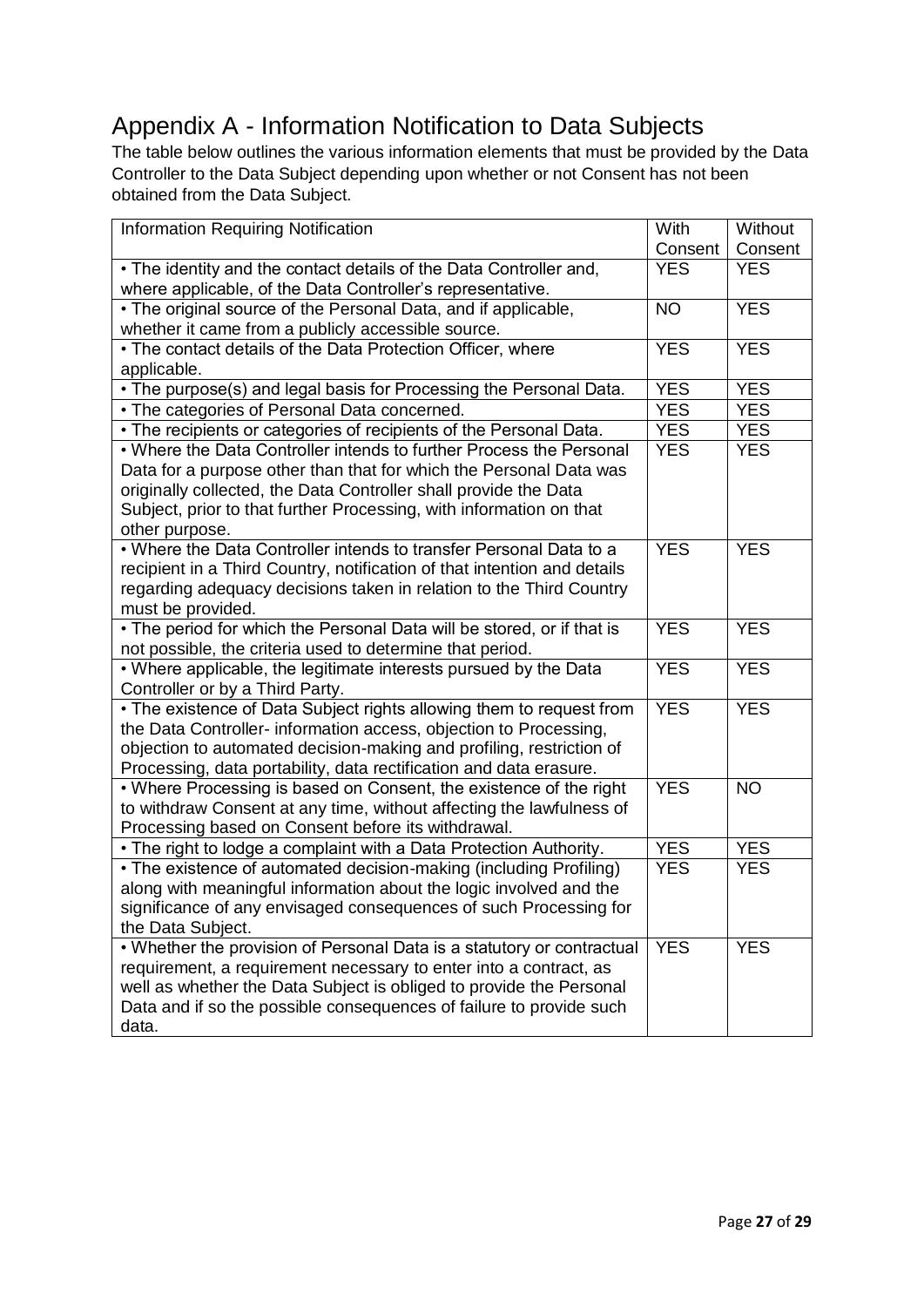# <span id="page-27-0"></span>Appendix B - Adequacy for Personal Data Transfers

The following are a list of countries recognised as having an adequate level of legal protection for the rights and freedoms of Data Subjects in relation to the Processing of their Personal Data.

• EU Countries

(Austria, Belgium, Bulgaria, Croatia, Republic of Cyprus, Czech Republic, Denmark, Estonia, Finland, France, Germany, Greece, Hungary, Ireland, Italy, Latvia, Lithuania, Luxembourg, Malta, Netherlands, Poland, Portugal, Romania, Slovakia, Slovenia, Spain, Sweden and the UK)

- Iceland
- Liechtenstein
- Norway
- Andorra
- Argentina
- Canada (commercial organisations)
- Faeroe Islands
- Guernsey
- Israel
- Isle of Man
- Jersey
- New Zealand
- Switzerland
- Uruguay
- United States (Privacy Shield certified organisations)

The following are a list of Third Country transfer mechanisms that can provide adequate protection when transfers are made to countries lacking an adequate level of legal protection.

Appropriate safeguards:

- Model Clauses
- Binding Corporate Rules
- Codes of Conduct
- Certification Mechanisms
- Derogations
- Explicit Consent
- Compelling Legitimate Interests